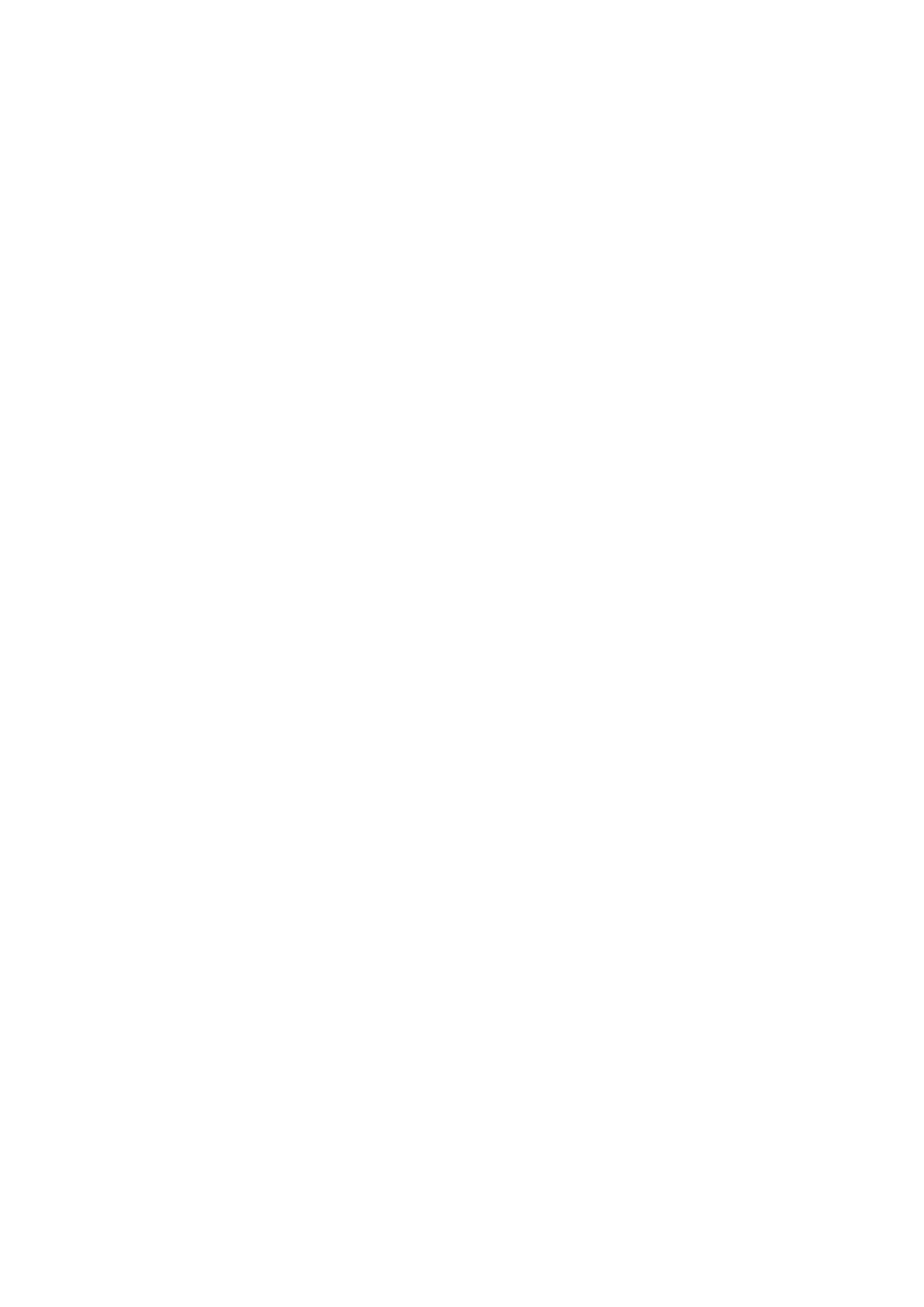## **Assessing a data-limited horse mackerel stock using the Gadget modelling framework**

Victor Wendulika Agostinho

60 ECTS thesis submitted in partial fulfillment of a *Magister Scientiarum* degree in Marine Resource Management

> MS Committee Supervisor: Bjarki Þór Elvarsson Faculty coordinator: Gunnar Stefánsson

> > Master's Examiner Erla Sturludóttir

Faculty of Physical Sciences School of Engineering and Natural Sciences University of Iceland Reykjavík, February 2021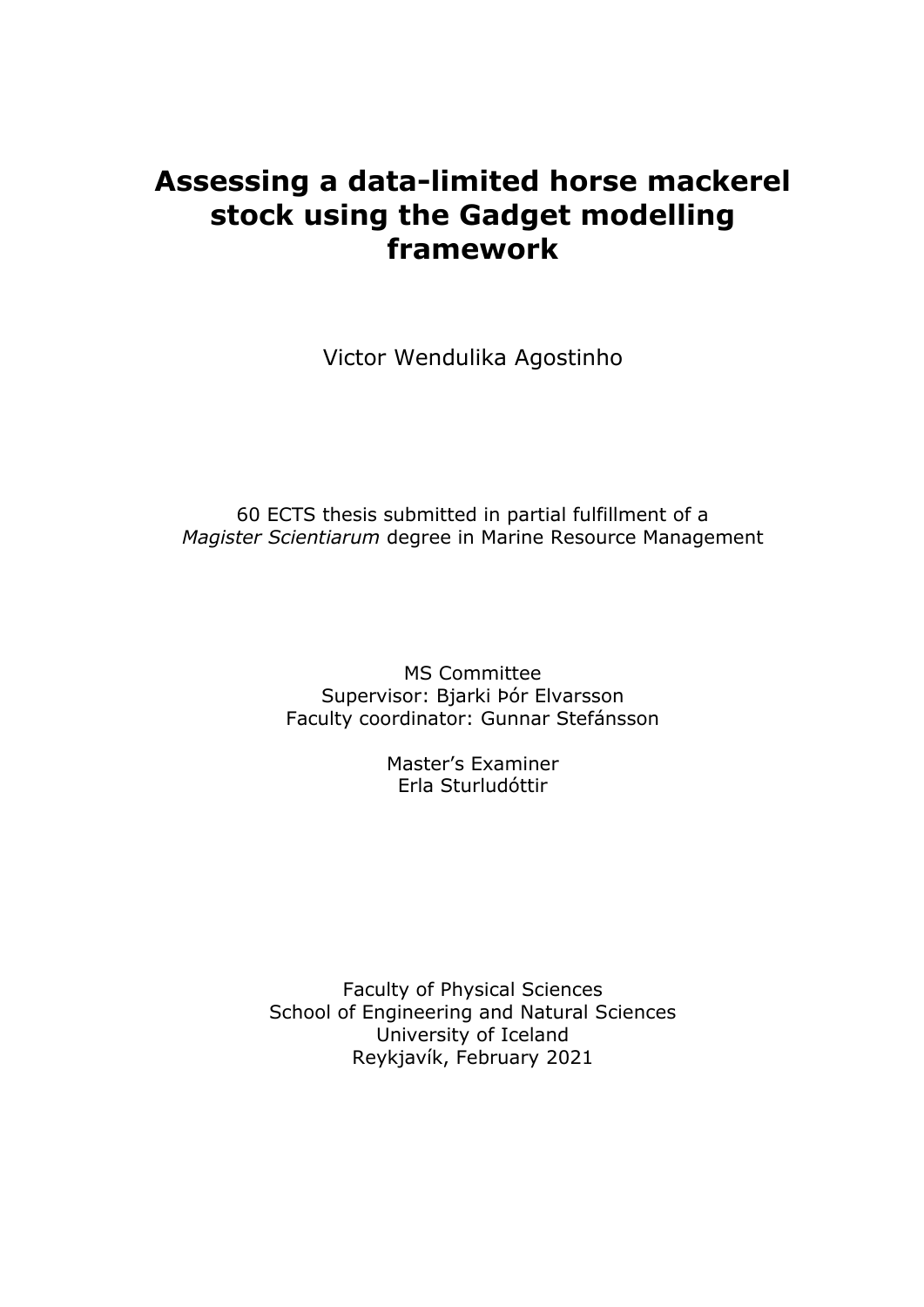Assessing a data-limited horse mackerel stock using the Gadget modelling framework

60 ECTS thesis submitted in partial fulfillment of a *Magister Scientiarum* degree in Marine Resource Management

Work on this thesis has been supported by a scholarship from the GRÓ Fisheries Training Program, Reykjavík Iceland.

Copyright © 2021 Victor Wendulika Agostinho All rights reserved

Faculty of Physical Sciences School of Engineering and Natural Sciences University of Iceland Dunhaga 5 107 Reykjavík, Reykjavík Iceland Telephone: 525 4000

Bibliographic information:

Victor Wendulika Agostinho, 2021, Assessing a data-limited horse mackerel stock using the Gadget modelling framework, Master's thesis, Faculty of Physical Sciences, University of Iceland.

Printing: Háskólaprent, Fálkagata 2, 107 Reykjavík Reykjavik, Iceland, February 2021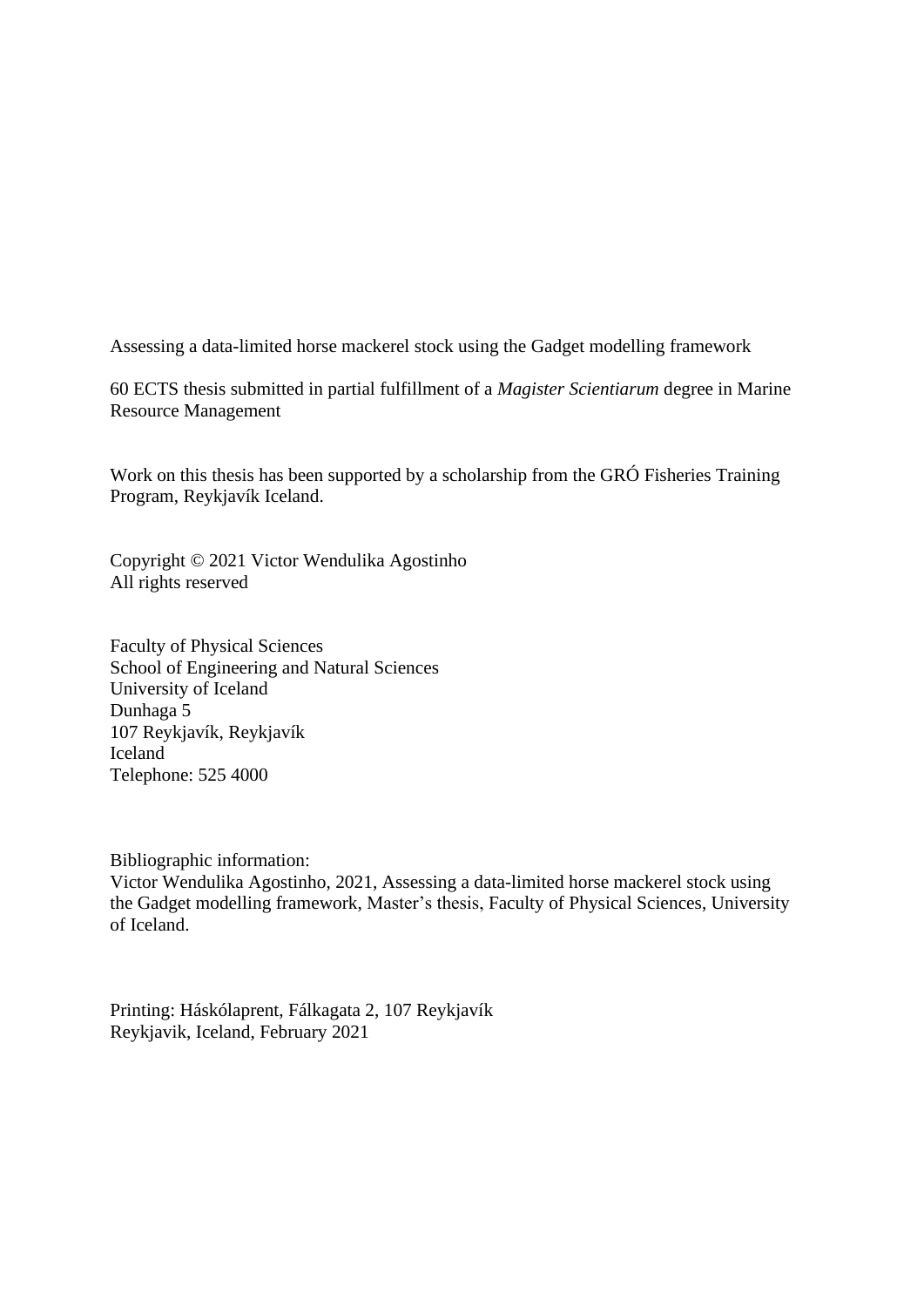# **Abstract**

Over the past years, fisheries stock assessment in Angola has been done using cohort analysis in a yield-per recruit, and schaefer surplus production model. Lack of biological data such as sex, size and age-based differences in these models limits a holistic view of the dynamics of the fish stock population. Therefore, the Gadget modelling framework was used to build a stock assessment model to analyse the horse mackerel stock along the Angolan coast.

A time-series survey data collected onboard of R/V DR. FRIDTJOF NANSEN and commercial catch data consisting of sex, maturity, gear, and length distribution was used to assess the stock. As the model is size and age structured it is able to integrate various disparate data sets and thus is able to provide insights into the population dynamics.

The main objective of the project was to investigate the feasibility of assessing the horse mackerel stock using the age-length Gadget modelling framework in order to:

- 1. Provide an estimate of the absolute biomass and thus improve advice on exploitation;
- 2. Define short- and long-term projections from the model;
- 3. Set biological and management reference points.

The model showed a bad fit due to inconsistent data. This highlights the need for further data exploration. However, it seems to capture some of the trends in the larger length groups. Overall, the Gadget modelling framework proved to be a feasible tool to assess the stock dynamics of horse mackerel data.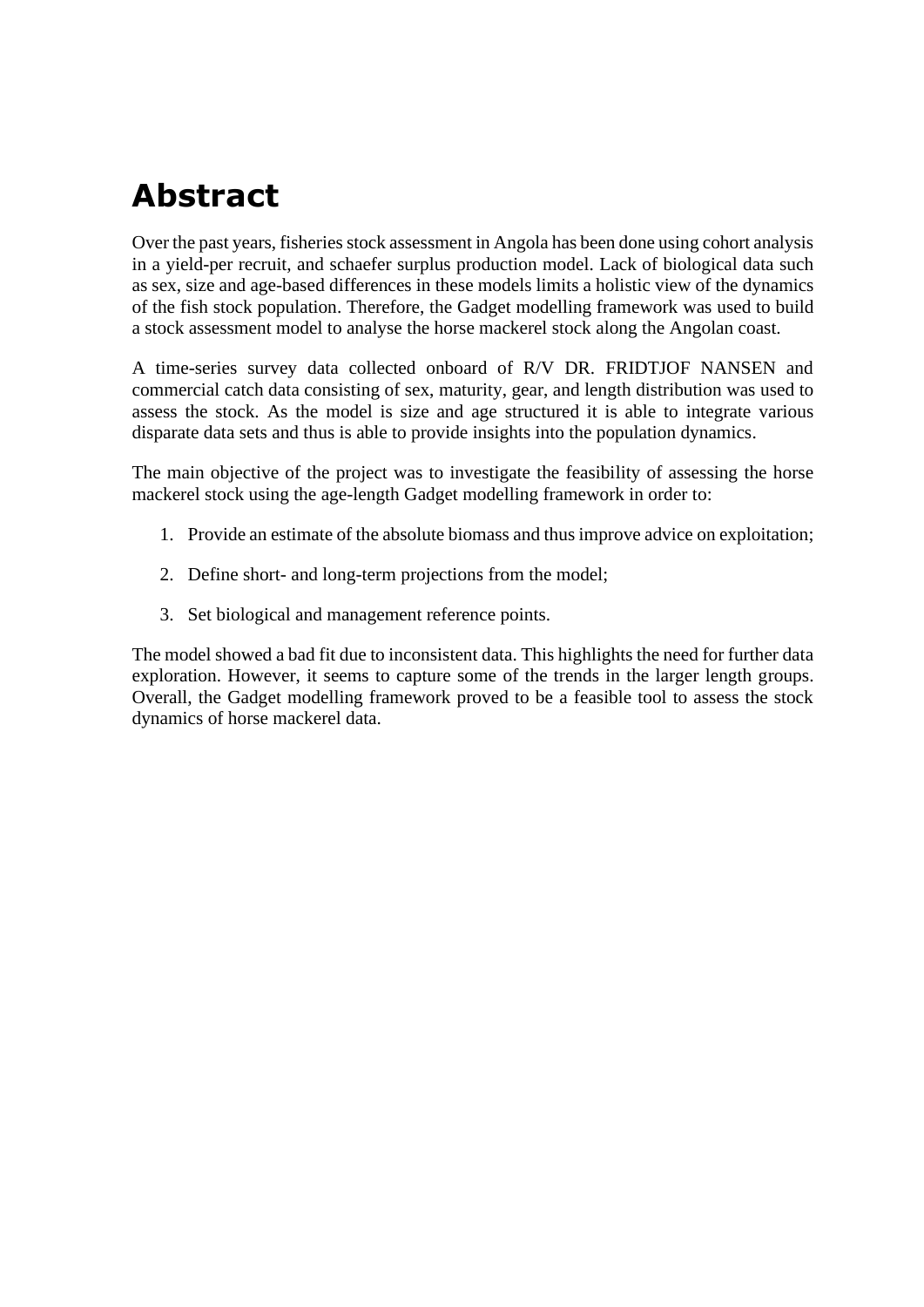# **Úrdráttur**

Á liðnum árum hefur úttekt á veiðiþoli fiskistofna við Angóla verið framkvæmd með greiningu á afrakstri á nýliða og árgangastyrk í afraksturslíkani. Lífmælingar, ss kyn, kynþroski, stærð og aldur, hafa ekki verið nýttar í fyrrnefndum líkönum og takmarkar það möguleikann á heildrænni úttekt á stofninum. Hér er því heildrænt mat á viðgangi brynstirtlu undan ströndum Angóla sett fram byggt á stofnmatslíkan byggt á Gadget umhverfinu.

Tímaraðir lífmælingagagna (þ.m.t kyn, kynþroski og lengd) söfnuðum í leiðangri R/V DR. FRIDTJOF NANSEN annars vegar og úr veiðum hinsvegar voru nýttar til þess að meta líkan af viðgangi brynstirtlustofnsins. Þar sem líkanið er aldurs- og stærðarháð getur það samþætt upplýsingar af margvíslegum toga og veitt þannig innsýn inn í viðgang stofnsins.

Markmið verkefnisins voru að kanna hvort hægt væri að meta stofnstærð brynstirtlu með aldur-lengdarháðu líkani smíðuðu í Gadget umhverfinu með það að markmiði að:

- 1. Meta heildar lífmassa stofnins og bæta þannig ráðgjöf um nýtingu
- 2. Herma viðgang stofnsins til lengri og skemmri tíma
- 3. Meta viðmiðunarpunkta og mögulegar aflareglur sem taka tillit til hámarksafraksturs- og varúðarsjónarmiða

Niðurstöðurnar sýna að líkanið á erfitt með að fylgja ósamstæðum gögnum. Líkaninu tekst hinsvegar að fylgja leitni í vísitölum stærri fiska. Á heildina litið reyndist Gadget líkanaumhverfið vel til þess að meta viðgang brynstirtlustofnsins.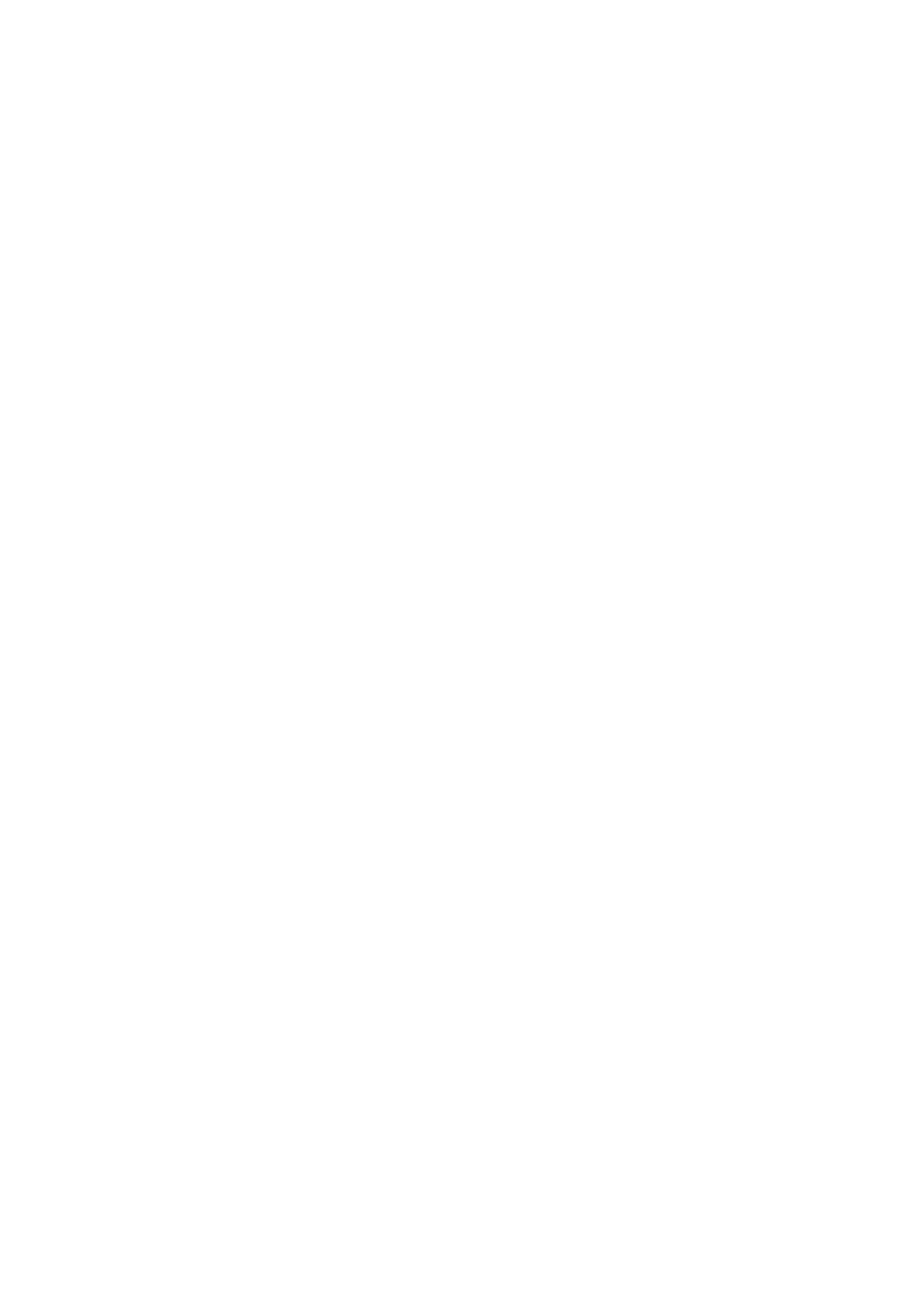*Dedicated to my late Father who was an advocate of knowledge seeking*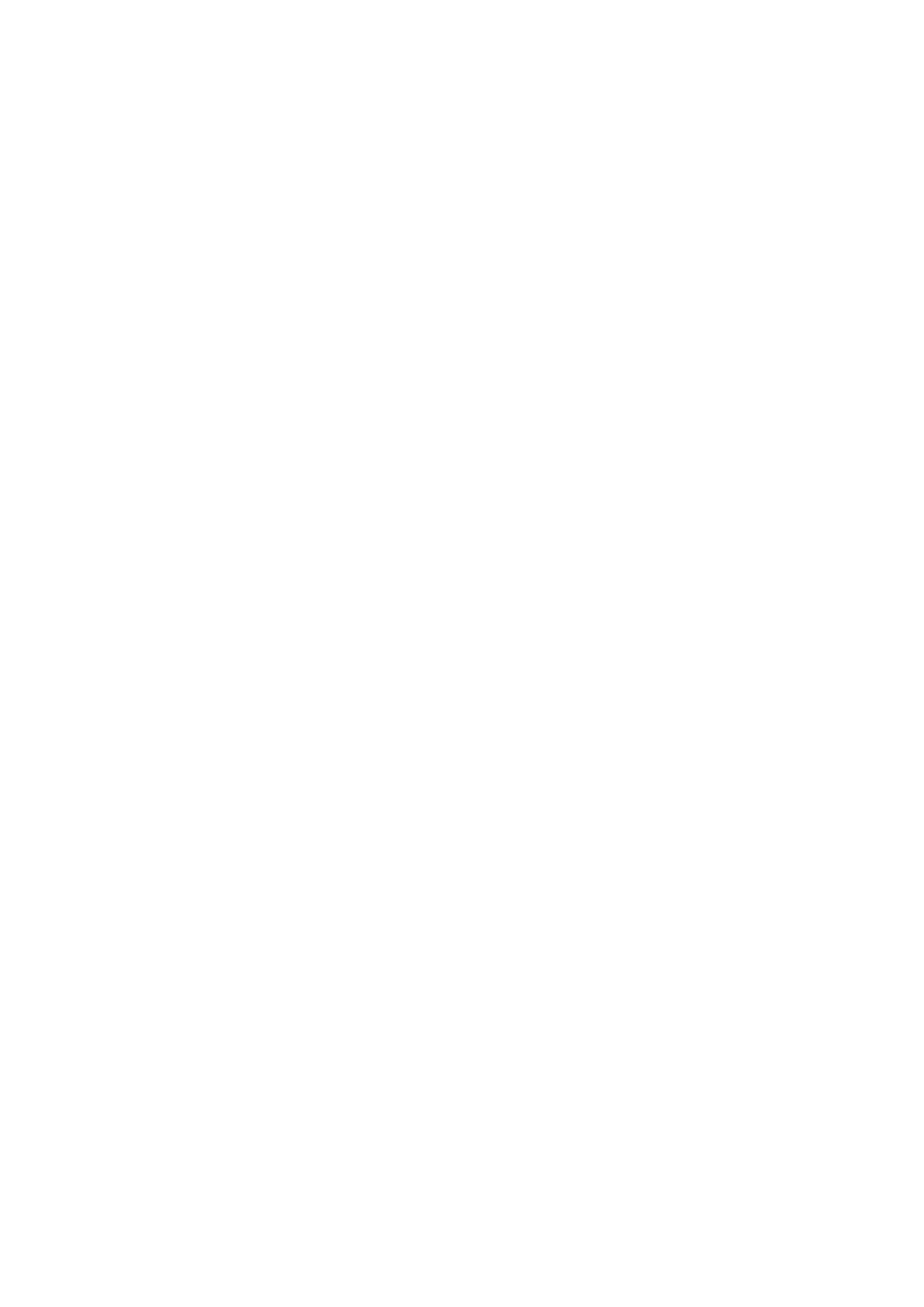# **Table of Contents**

| $\mathbf{1}$ |                                                                                 |  |
|--------------|---------------------------------------------------------------------------------|--|
|              | 1.1                                                                             |  |
|              | 1.2                                                                             |  |
|              |                                                                                 |  |
|              | 1.3                                                                             |  |
|              | 1.3.1                                                                           |  |
|              | 14                                                                              |  |
|              |                                                                                 |  |
|              | 2.1                                                                             |  |
|              | 2.2                                                                             |  |
|              | 2.3                                                                             |  |
|              |                                                                                 |  |
|              | 3.1                                                                             |  |
|              | 3.2                                                                             |  |
|              | 3.2.1<br>3.2.2                                                                  |  |
|              | 3.2.3                                                                           |  |
|              | 3.2.4                                                                           |  |
|              | 3.2.5                                                                           |  |
|              | 3.2.6                                                                           |  |
|              | 3.2.7                                                                           |  |
|              | 3.2.8                                                                           |  |
|              | 3.2.9                                                                           |  |
|              |                                                                                 |  |
|              |                                                                                 |  |
|              |                                                                                 |  |
|              | 4.1                                                                             |  |
|              | 4.2                                                                             |  |
|              | 4.3                                                                             |  |
|              | 4.4                                                                             |  |
|              | 4.5                                                                             |  |
|              | 4.6                                                                             |  |
|              | 4.7                                                                             |  |
|              |                                                                                 |  |
|              | Feasibility of Gadget in analysing horse mackerel population dynamics 27<br>5.1 |  |
|              | 5.2                                                                             |  |
|              | 5.3                                                                             |  |
|              |                                                                                 |  |
|              |                                                                                 |  |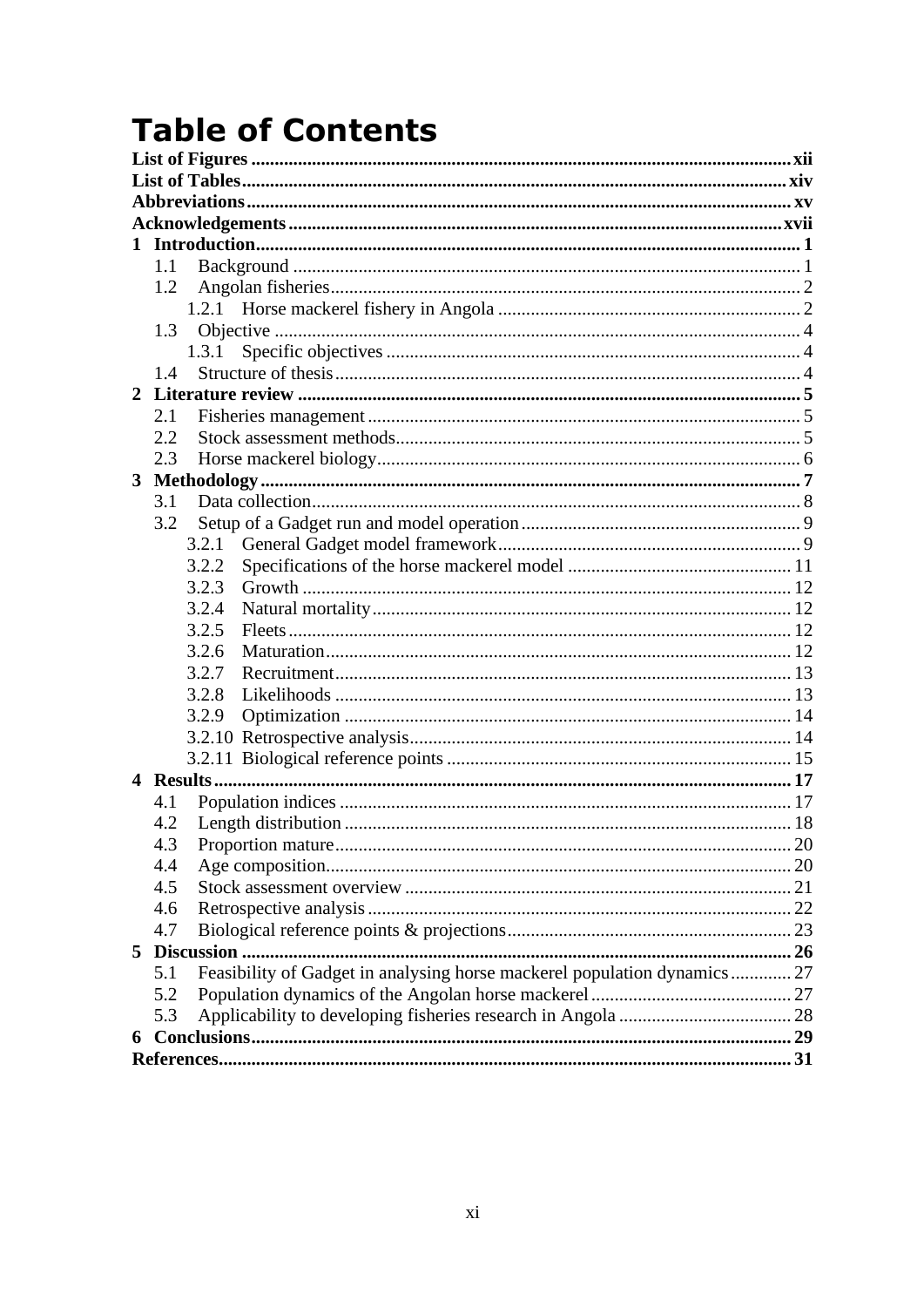# <span id="page-13-0"></span>**List of Figures**

| Figure 2. Horse mackerel catches and recommended total allowable catches in                                                                                                                                                                                                                                                                                                                                                                                                                                                                              |  |
|----------------------------------------------------------------------------------------------------------------------------------------------------------------------------------------------------------------------------------------------------------------------------------------------------------------------------------------------------------------------------------------------------------------------------------------------------------------------------------------------------------------------------------------------------------|--|
|                                                                                                                                                                                                                                                                                                                                                                                                                                                                                                                                                          |  |
| Figure 3. The study area in Angola's EEZ where independent survey and commercial                                                                                                                                                                                                                                                                                                                                                                                                                                                                         |  |
| catch data was collected. Dotted lines represent the stations within the                                                                                                                                                                                                                                                                                                                                                                                                                                                                                 |  |
| survey transects and the light blue and red lines are the environmental                                                                                                                                                                                                                                                                                                                                                                                                                                                                                  |  |
|                                                                                                                                                                                                                                                                                                                                                                                                                                                                                                                                                          |  |
| Figure 4. Length distribution proportions of horse mackerel in the commercial landings                                                                                                                                                                                                                                                                                                                                                                                                                                                                   |  |
| data over the years. Green and red colours denote the purse seine and                                                                                                                                                                                                                                                                                                                                                                                                                                                                                    |  |
|                                                                                                                                                                                                                                                                                                                                                                                                                                                                                                                                                          |  |
| Figure 5. Length distribution proportions of horse mackerel in the independent survey                                                                                                                                                                                                                                                                                                                                                                                                                                                                    |  |
|                                                                                                                                                                                                                                                                                                                                                                                                                                                                                                                                                          |  |
| Figure 6. Schematic description of the Gadget model for Cunene horse mackerel. Lines<br>indicate flow from one model component to the other. Black lines indicate<br>consumption by predators (fleets), red lines<br>the<br>modelled<br>predictions/observations sent to the likelihood and green line movement<br>between immature and mature stock component. Dashed red lines indicate<br>that predictions of survey indices were not adjusted by survey selectivity;<br>instead, catchability was estimated. Source: adapted from Elversson, et al., |  |
| Figure 7. Population abundance indice estimates divided into four different length                                                                                                                                                                                                                                                                                                                                                                                                                                                                       |  |
| groups in bins of 16, 10 and 20 cm. Whereby the dots denote the observed<br>data and the solid line represent the simulation of the model.  17                                                                                                                                                                                                                                                                                                                                                                                                           |  |
| Figure 8. Length distribution from landings of bottom trawl fishing gear. Dark line<br>shows the prediction by the base model and the grey line denotes the<br>observed values. Numbers after the commas in years refers to the quarter                                                                                                                                                                                                                                                                                                                  |  |
| Figure 9. Length distribution from landings of purse seine fishing gear. Dark line<br>shows the prediction by the base model and the grey line denotes the<br>observed values. Numbers after the commas in years refers to the quarter                                                                                                                                                                                                                                                                                                                   |  |
| Figure 10. Length distribution from survey. Dark line shows the prediction by the base                                                                                                                                                                                                                                                                                                                                                                                                                                                                   |  |
| model and the grey line denotes the observed values. Numbers after the                                                                                                                                                                                                                                                                                                                                                                                                                                                                                   |  |
| Figure 11. Proportion immature and mature horse mackerel at different length and                                                                                                                                                                                                                                                                                                                                                                                                                                                                         |  |
| times. Horseimm denotes the immature population of horse mackerel and<br>horsemat the mature horse mackerel population. Dots representing the                                                                                                                                                                                                                                                                                                                                                                                                            |  |
| Figure 12. Age composition of horse mackerel, whereby each sloping line consisting<br>of a same coloured histogram resembles an age of a horse mackerel                                                                                                                                                                                                                                                                                                                                                                                                  |  |
| Figure 13. Growth estimate of the horse mackerel fish population at a mean length 21                                                                                                                                                                                                                                                                                                                                                                                                                                                                     |  |
| Figure 14. Total biomass estimates (a), fishing mortality (b), landings (c), recruitment                                                                                                                                                                                                                                                                                                                                                                                                                                                                 |  |
|                                                                                                                                                                                                                                                                                                                                                                                                                                                                                                                                                          |  |
|                                                                                                                                                                                                                                                                                                                                                                                                                                                                                                                                                          |  |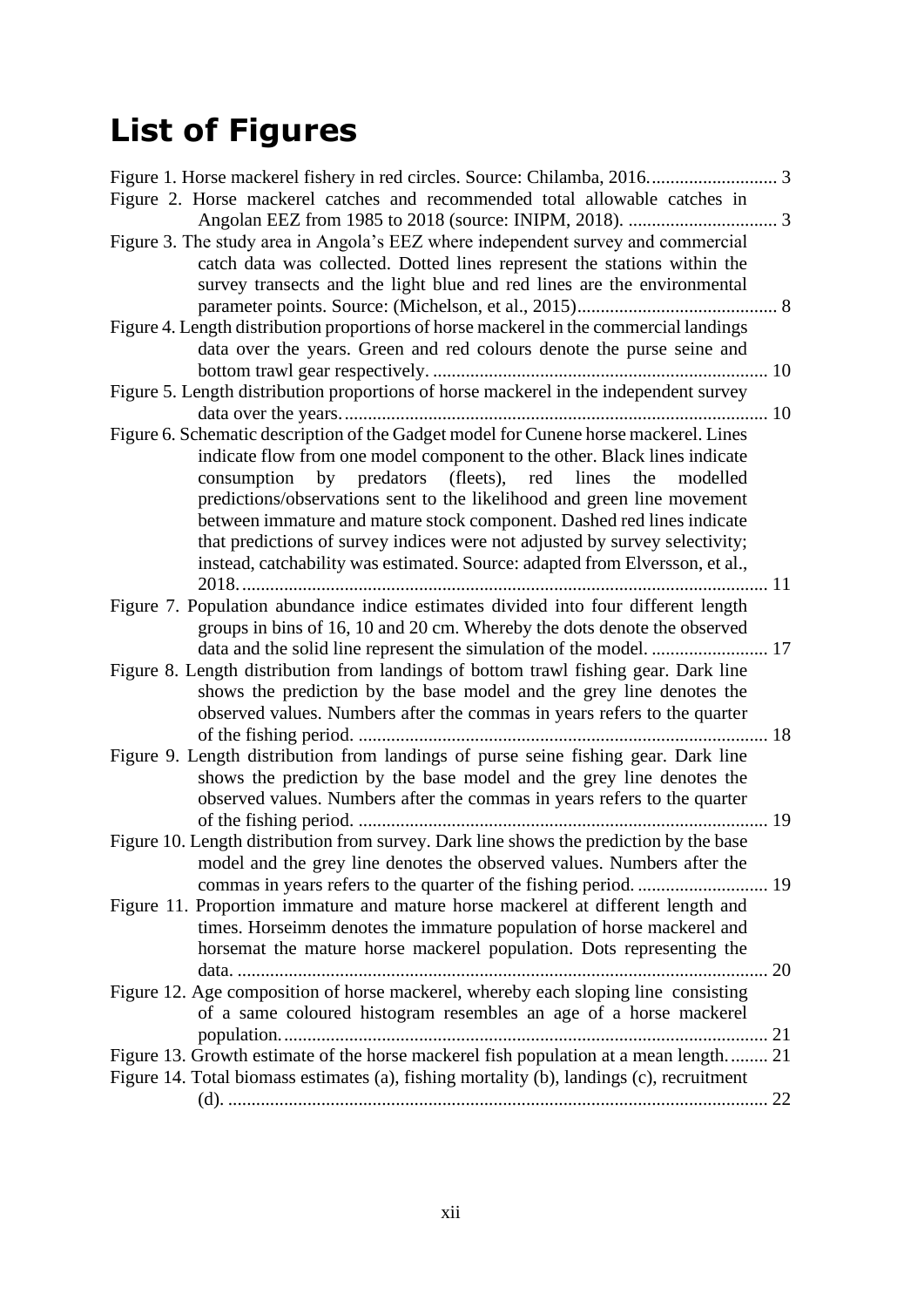| Figure 15. Five year analytical retrospective analysis of the base run assessment (red   |      |
|------------------------------------------------------------------------------------------|------|
| line) of horse mackerel. The various black lines indicate the retrospective              |      |
|                                                                                          | . 23 |
| Figure 16. Spawning stock biomass recruitment relationship for the horse mackerel        |      |
| showing a narrow range in SSB and a relatively stable recruitment.                       |      |
| Vertical line denotes de $B_{lim}$ and the dashed vertical line denotes the $B_{pa}$     |      |
|                                                                                          | 23   |
| Figure 17. Biological reference points for distributional densities for the yield (left) |      |
| and SSB (right) plots as a function of harvest rate targets which in this case           |      |
| are equivalent to fishing mortality. The black solid curves with yellow                  |      |
| shaded area denotes the median and 5 to 95% interquantile ranges,                        |      |
| respectively. The red lines indicate $F_{pa}$ (vertical dashed), $F_{lim}$ (vertical     |      |
| solid) and $B_{pa}$ (horizontal dashed), $B_{lim}$ (horizontal solid). Black dashed      |      |
|                                                                                          | 24   |
|                                                                                          |      |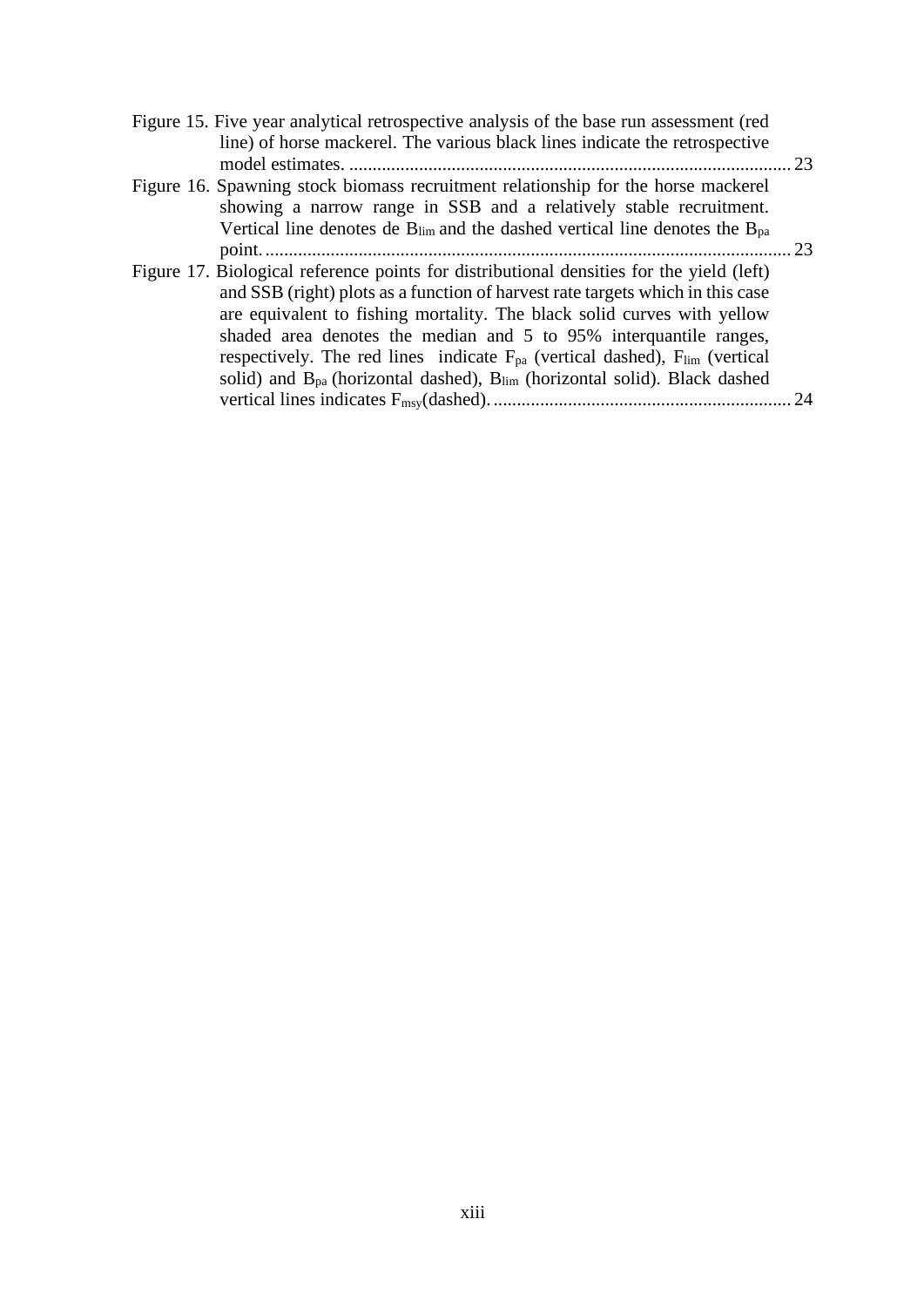# <span id="page-15-0"></span>**List of Tables**

|  |  | Table 1. Length aggregation of survey indices used in tuning the model 14 |  |
|--|--|---------------------------------------------------------------------------|--|
|  |  |                                                                           |  |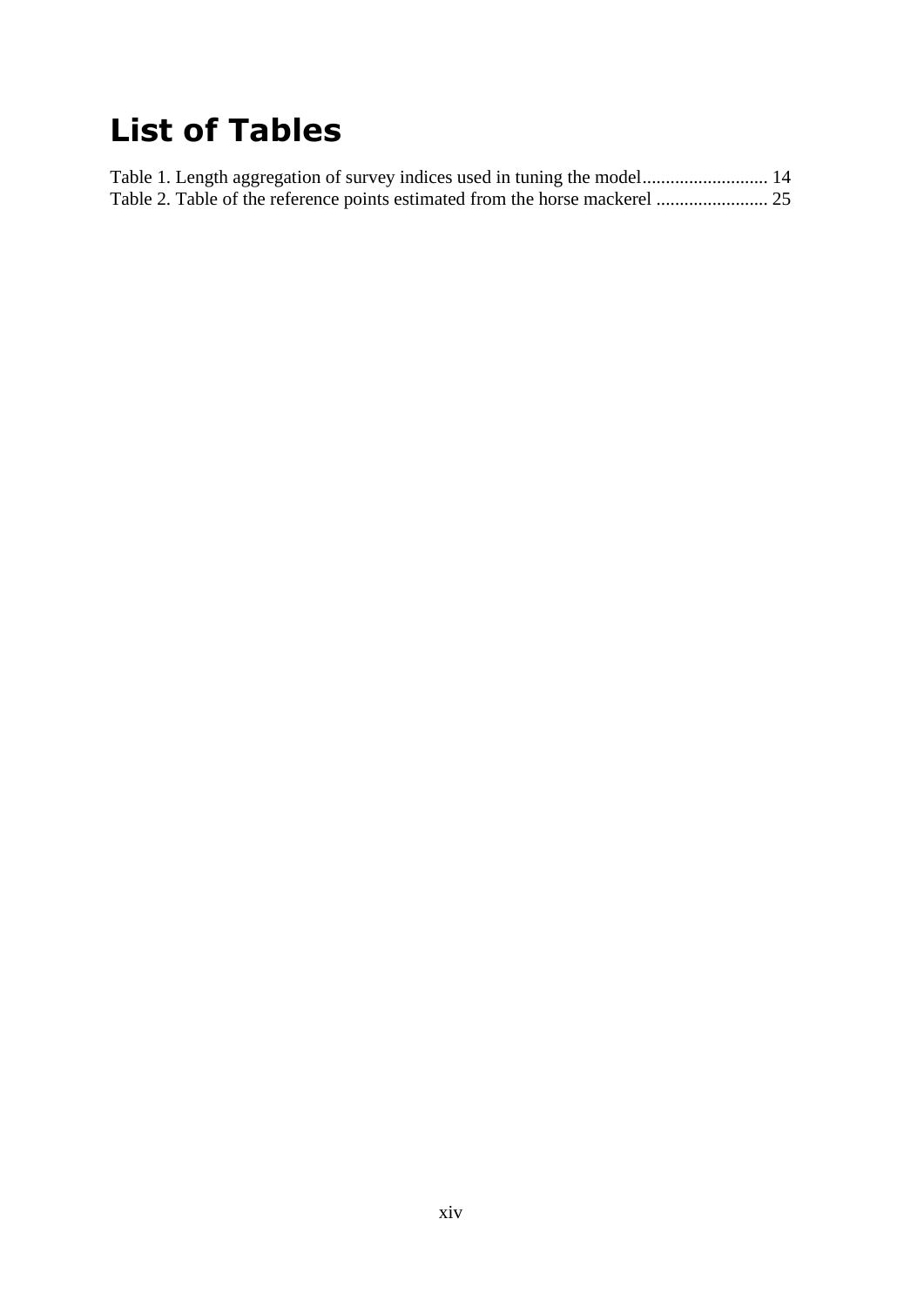# <span id="page-16-0"></span>**Abbreviations**

CPUE – Catch Per Unit Effort EEZ – Exclusive Economic Zone EU – European Union FAO – Food and Agriculture Organization ICES – International Council of Exploration of the Sea INIPM – Instituto Nacional de Investigação Pesqueira e Marinha LOSC – Law of the Sea Council MFDB – Mareframe Database MSY – Maximum Sustainable Yield TAC – Total Allowable Catch UN – United Nations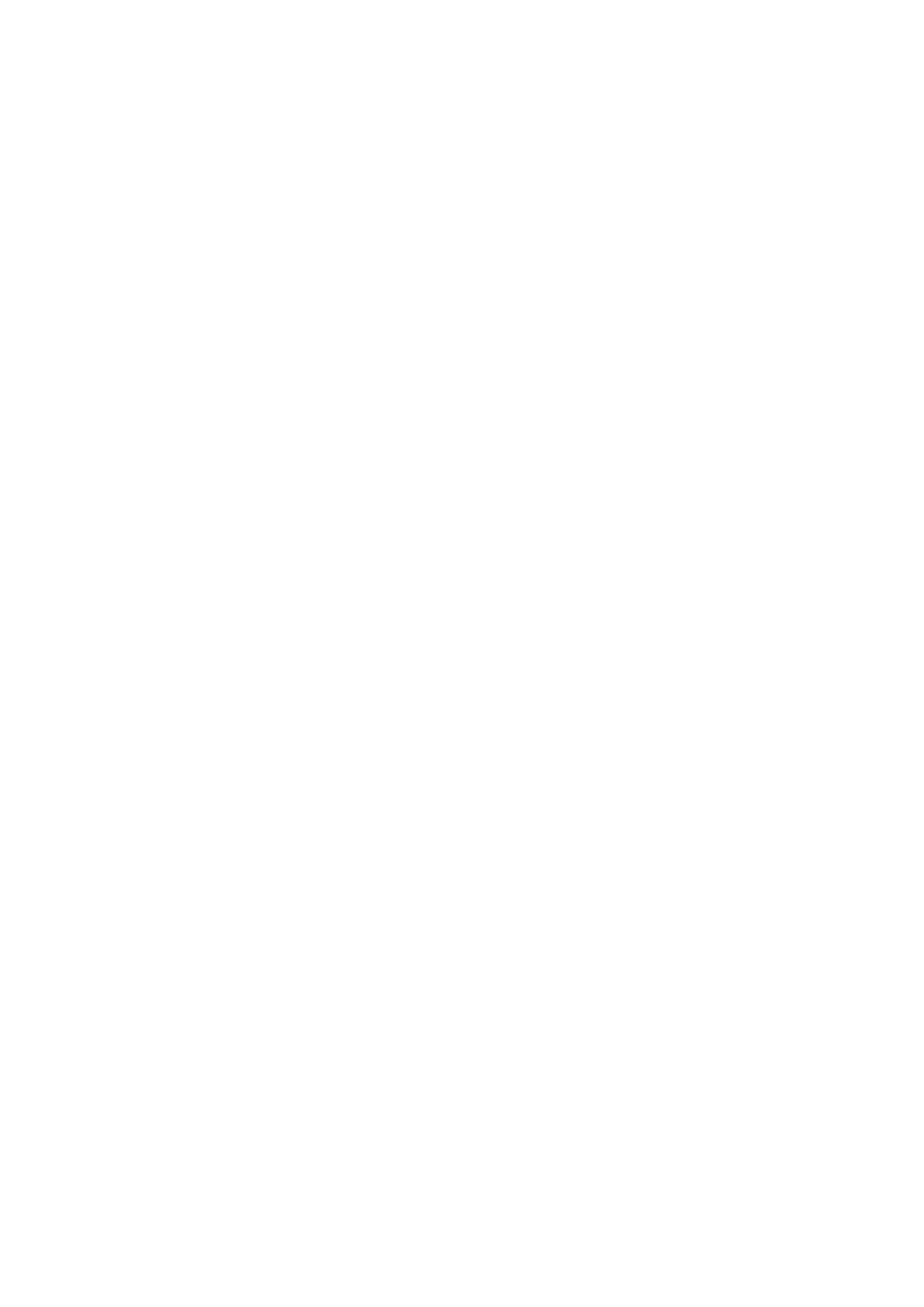# <span id="page-18-0"></span>**Acknowledgements**

I want to thank first and foremost my faculty coordinator Prof. Gunnar Stefánsson for suggesting as main advisor Dr. Bjarki Þ. Elvarsson who has been tremendously helpful and given imperative support. Both have provided important guidance, ideas, inspiration and helped me in numerous sessions where we have discussed and progressed with the main ideas. Secondly, I would like to thank GRÓ Fisheries Training Programme for their generous funding of my Master's program. It has allowed me to stay more focused on my work and spend more time on it, for which I am ever grateful. I want to especially thank Dr. Tumi Tómasson.

I would also like to thank my mentor Brynhildur Davíðsdóttir who was instrumental in providing me with a suitable advisor and facilitating the right links that made it possible.

My fellow students have provided support, interest, general suggestions and friendship. I want to thank Hannah Antwi, Louise Sara Kristin Axdorff and Seion Adika Richardson.

I want to thank my family and friends for their love and support. I want to especially thank my soon to be wife Mariza for enduring the lengthy period that she was alone, and all the patience and encouragement she has provided.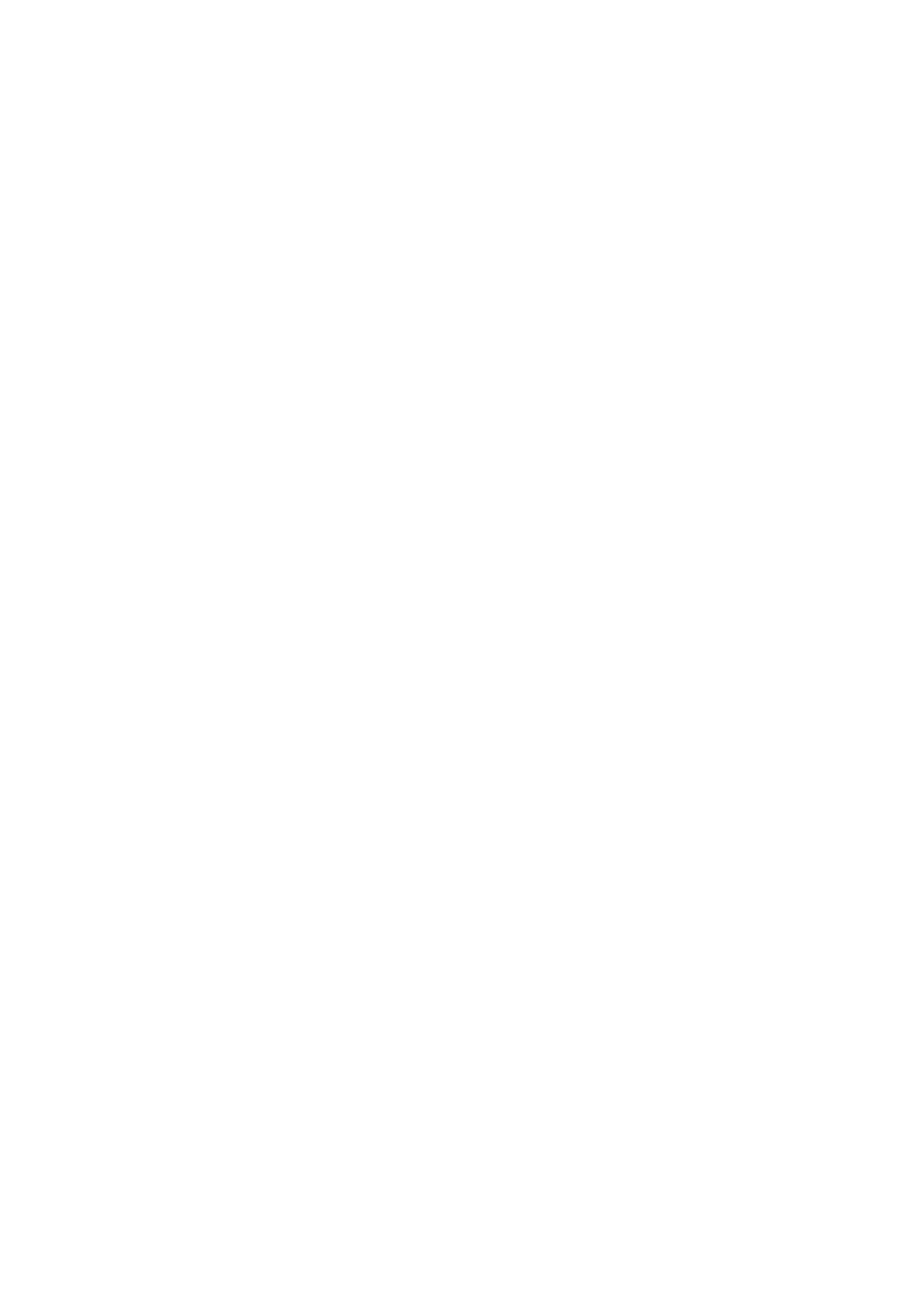## <span id="page-20-0"></span>**1 Introduction**

### <span id="page-20-1"></span>**1.1 Background**

In order to increase the accuracy of available stock biomass estimates there is a need to employ assessment models that can use diverse information of the stock for the results to be as close to reality as possible. Such assessments improve the management measures through the advice given on allocation of TAC of certain fish stocks (Carruthers, et al., 2014), particularly those that are of great commercial importance which is the case for the Cunene horse mackerel (*Trachurus trecae*) in Angola. Management measures aim to maintain or restore the population level of fish stock to achieve maximum sustainable yield (MSY) (Hilborn, et al., 2020), which is towards fulfillment of the SDG 14.4. This in a way, coincides with the World Summit on Sustainable Development of 2002 which recommends the exploitation of fish stocks sustainably by setting harvest control rules employing precautionary approach and MSY when allocating TAC (UN, 2002). It also fulfils one of the duties of coastal states under UNLOS article 62 "Adopting conservation and management measures to ensure that fish stocks in its EEZ are not endangered by over-exploitation, taking into account the best scientific evidence available" (UN, 1982)**.** However, for a stock to be assessed and advised based on MSY requires robust data sets consisting of among others age-structured data, abundance indices from surveys or commercial fleets (NOAA FISHERIES, 2012).

Many stock assessment models require for instance growth, natural mortality and recruitment, as well as selectivity data and information to be able to interpret the assessment (Maunder & Piner, 2014). In the absence of or limited analytical stock assessment and catch-at-age composition data, assumptions have to be made which can either be implicit or explicit depending on the method used (Bonfil, 2012). However, the use of assumptions increases bias and error in the assessment and increases the uncertainty of the results and management advice (Maunder & Piner, 2014). A data set is classified as data limited when it lacks content that permits a clear assessment, resulting in quantitative prediction (ICES, 2012).

Various exploited stocks around the world lack age information. One main reason can be the complexity involved in reading the otolith and scale rings which reflects the years (Longhurst & Pauly, 1987; Green, *et al*., 2009). Cunene horse mackerel is no exception to that deficiency, actually it presents worse challenges for the fact of it being a tropical species. The low cyclic interruptions to growth (Longhurst & Pauly, 1987), and a weak seasonality which is necessary to generate time-dependent banding in calcified structures needed to derive age and age-based life-history affects otolith reading of tropical species (Pitcher & Hart, 1982; Longhurst & Pauly, 1987). However, in recent years, more attention has been dedicated in studying ways of how to improve the reading of the tropical species otolith (Green, *et al*., 2009), but due to high investment needed such methods have not been applied yet for Cunene horse mackerel.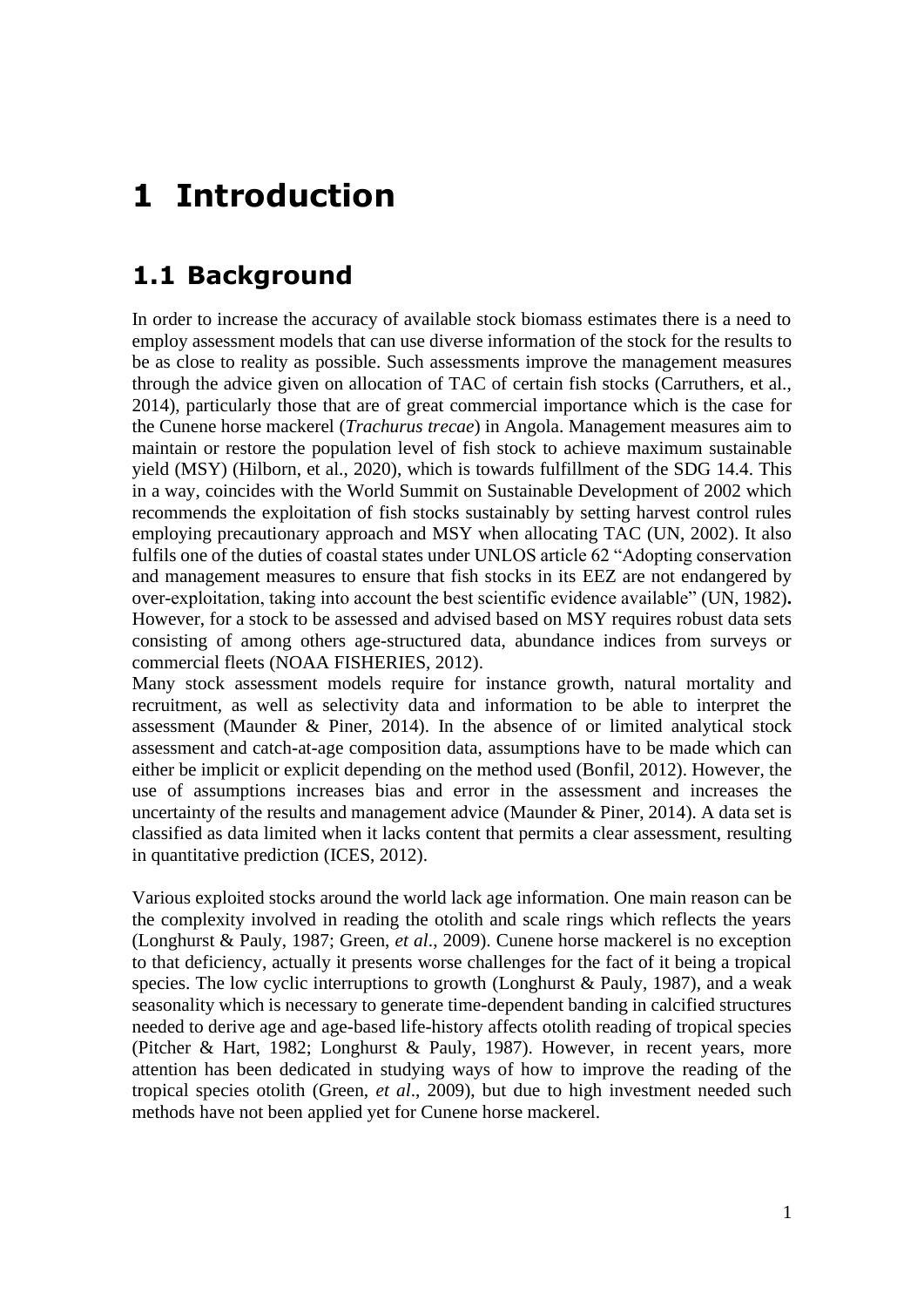The exclusion of biological data such as sex, size, and age-based differences in the surplus production models that treat stock as identical biomass, implicates significantly on our ability to accurately model the dynamics of the fish population (Haddon, 2011).

It is, therefore, necessary to look at the uncertainty in parameter estimates whenever models are fitted to data, and for the sake of comparison and validation it is always prudent to run different models with the same data set so that there is less error in scientific recommendations and thus improving management advice (Bonfil, 2012). In light of looking for assessment models that would address the aforementioned limitations as well the errors, a Gadget model will be used. This model integrates various steps of analysis into a single stock assessment model, and by using other size-structured biological information it provides understanding into the stock dynamics (Begley, 2017; Elvarsson, *et al*., 2018).

### <span id="page-21-0"></span>**1.2 Angolan fisheries**

#### <span id="page-21-1"></span>**1.2.1 Horse mackerel fishery in Angola**

Horse mackerel is a straddling stock shared between Angola and Namibia in the south, considered to be the most important species in Angola for it constitutes 24% of total annual catches and is the most consumed species by the population (INIPM, 2017; Agostinho & Ólafsdóttir, 2018). There are two horse mackerel species (*Trachurus* spp), that is, Cunene horse mackerel (*Trachurus trecae*) and Cape horse mackerel (*Trachurus capensis*) which are managed as one stock. The fishery began in the late 1940s and has been managed using total allowable catch (TAC) since 1995. The TAC is established by scientific stock assessment conducted by the National Fisheries Research Institute (INIPM). The fishery averages 55 000 tons per year caught predominantly by semiindustrial and industrial fleets, that use purse seine and trawl as the gears for fishing.

Horse mackerel fishery is one of the main fisheries in Angola with its importance on the economy and human diet as a source of animal proteins with national consumption of 19 kg per person yearly (Chilamba, 2016; Agostinho & Ólafsdóttir, 2018). The fishery operates in three provinces located adjacent to the major horse mackerel distribution areas: Namibe, Benguela and Luanda (Figure1).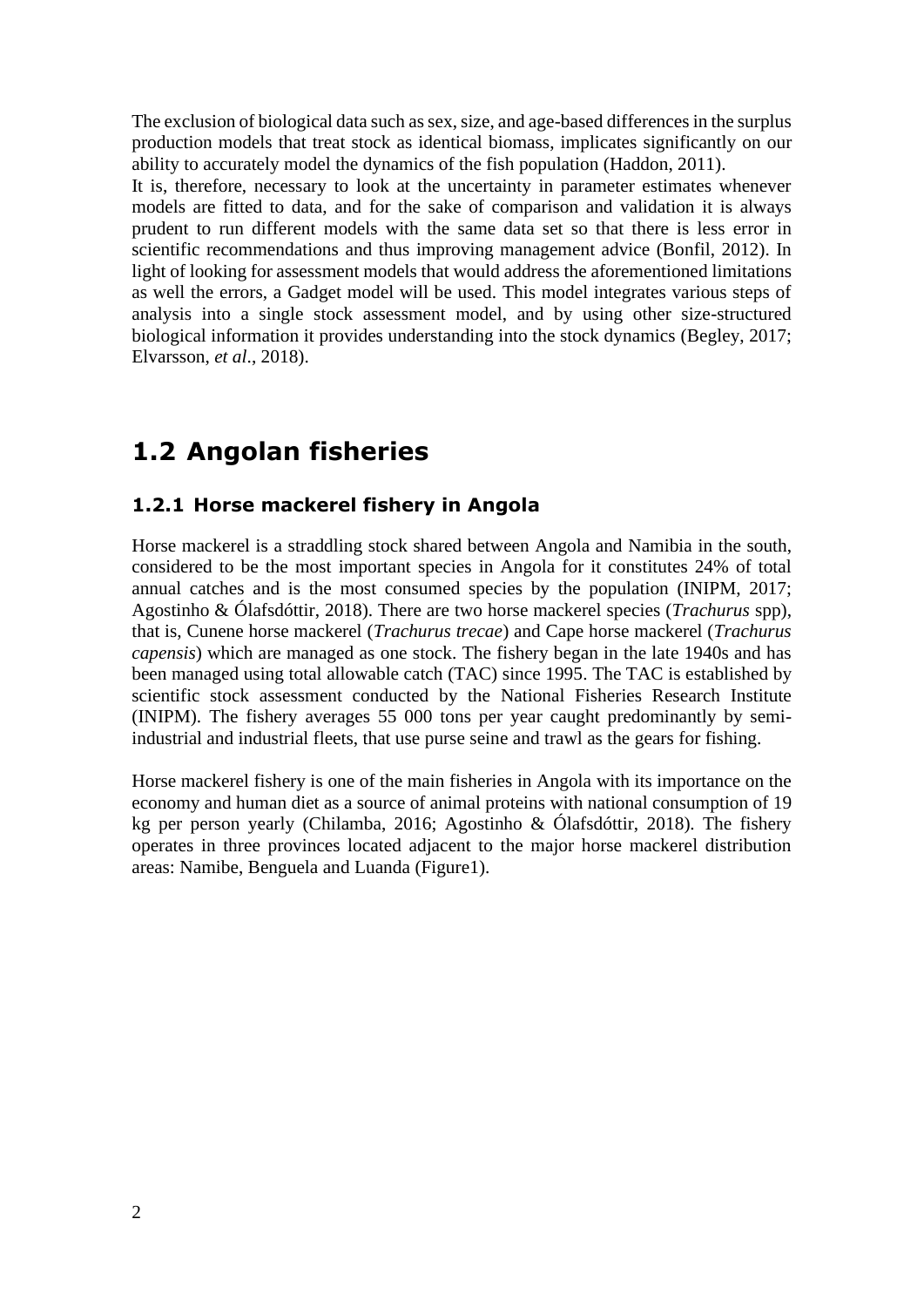

Figure 1*.* Horse mackerel fishery in red circles. Source: Chilamba, 2016.

The fluctuation in catches reported amongst other, is a result of changes in population size, fleet composition and fishing effort (ITC Executive Forum, 2003).

In 1995, TAC was implemented as fisheries management tool to regulate the catches. The TAC is set based on scientific advices (INIPM, 2016). A TAC limits have fluctuated with an average of 60 thousand tones (INIPM, 2016; INIPM, 2018), (Figure 2).



Figure 2. Horse mackerel catches and recommended total allowable catches in Angolan EEZ from 1985 to 2018 (source: INIPM, 2018).

Over the years, INIPM has relied on Schaefer surplus production and yield per recruit models to assess the Cunene horse mackerel stock, relying on catch data and abundance indices from surveys conducted during the winter season since 1985 (MinPescas, 2019). However, inconsistencies in the catch data and lately in the implementation of surveys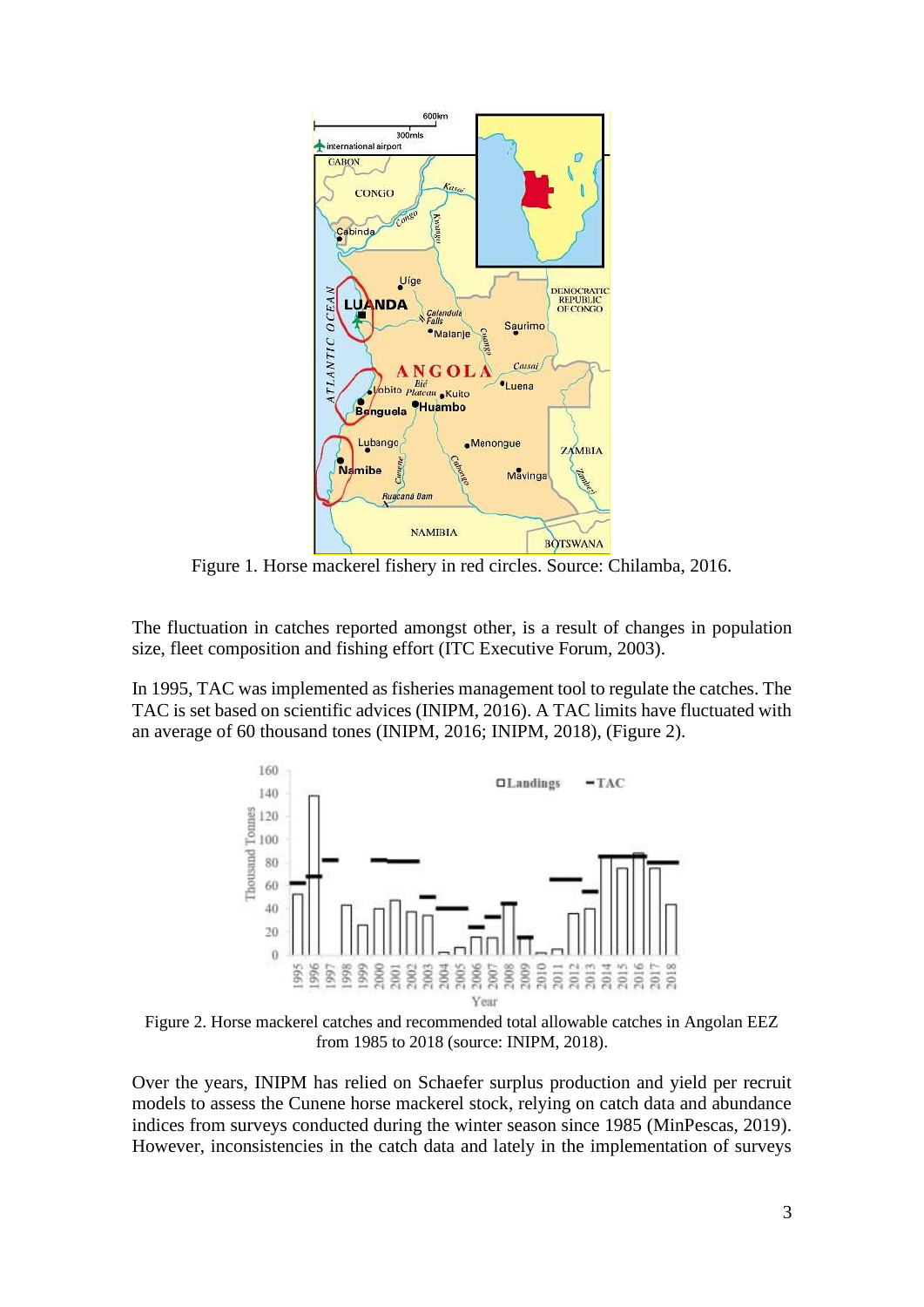has led to a need for alternative models that assess the population size with less bias and uncertainty using the available data. Age-Structured models as described by Haddon (2011) and other VPA-based methods (Maunder & Piner, 2014), depend on data that have age information and consistency over a period of years, and cannot be used to assess the stock. This is due to limited age data, which is a fundamental component needed among others to assess the dynamics of the stock (Bonfil, 2012).

Due to the high value and importance of the species, it is of paramount interest for scientists and managers to increase knowledge on the population dynamics of horse mackerel. The development of an analytical modelling assessment may help predict horse mackerel population dynamics in depth and with an increased level of precision.

### <span id="page-23-0"></span>**1.3 Objective**

The main objective of this project was to investigate the feasibility of assessing horse mackerel stock size in Angola's waters by using the length Gadget modelling framework. The results of from using this modelling framework, will serve to fill the gap present in the stock production model.

#### <span id="page-23-1"></span>**1.3.1 Specific objectives**

- a) Provide an estimate of the absolute biomass which depends the advice on management;
- b) Define short- and long-term projections from the model;
- <span id="page-23-2"></span>c) Set biological and management reference points.

### **1.4 Structure of thesis**

This thesis comprises five main chapters summarized as follows. Chapter one gives an overview of the horse mackerel fishery in Angola and assessment, and objectives of the study. In chapter two, a review of the concept of stock assessment, its application in fisheries management, and a brief review of using the Gadget model in the study is given. In chapter three, a detailed account of the methodological aspects of the study is given, including methods of data collection and, the empirical model used. In chapter four, the study results are given and starts by providing the population estimate, likelihood scores and the biomass estimate. The last chapter gives the discussion of the results, study limitations, recommendations and study conclusions are highlighted.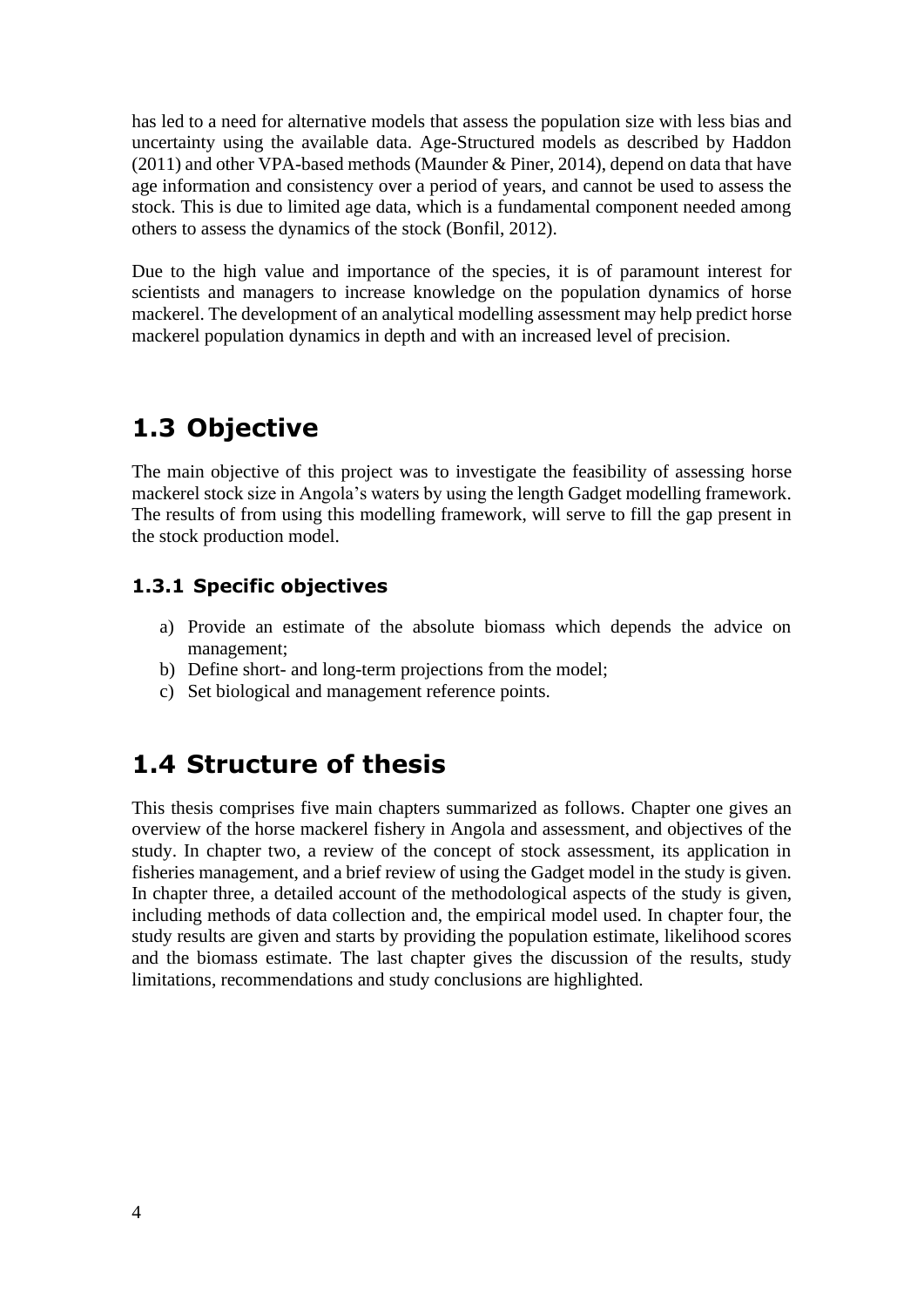# <span id="page-24-0"></span>**2 Literature review**

## <span id="page-24-1"></span>**2.1 Fisheries management**

Management of natural resources is an ever-challenging task and fishery is no exception (Jentoft & Chuenpagdee, 2009). It is rare to find a thriving management policy implemented in a fishery around the world despite the advanced efforts of adapting policies to new realities by engaging as much as possible the three main pillars of sustainability composed of the environmental, economic and social dimensions in policy frameworks (Song & Chuenpagdee, 2010).

Fisheries management has no clear definition nor a generally accepted one, however, it encompasses a range of complex attributes that jointly implemented can achieve the main goal which is sustainable fisheries resource utilization (Cochrane, 2002). It is a broad field that applies various measures or approaches with the sole purpose of sustainably managing a particular fishery. Some managers use seasonal closures during periods of recruitment as a management approach, while others prefer TAC system that depends on stock assessment (Melnychuk, *et al*., 2017). Implementation of MPAs has been widely advocated as appropriate for managing multiple fish species (Hilborn, et al., 2020). However, the efficacy is highly dependent on the enforcement as well as compliance from the resource users (de Beer, 2014). Because of different stressors that impact marine ecosystems it is important that fisheries management strategies are not static i.e., they should be adaptable in line to changes that are occurring in the system (de Beer, 2014). The dynamics and complexities are so intrinsic in fisheries and coastal systems that sometimes, governors are confronted with challenging and complicated tasks with no apparent solution. The uncertainties are always present without regards to the available tools in use. The list is so long that such problems deserve being termed as "wicked" (Jentoft & Chuenpagdee, 2009).

Undeniably, fisheries management consists of diverse challenges that more often than not leads to poor results (Jentoft & Chuenpagdee, 2009). These results, revamps the game of scape goat that governments know best to play while scientists are trying to understand the system and why the proposed solutions do not work out, and the policy makers will be re-strategizing their policies to give quick solutions which many times are not consistent (Jentoft & Chuenpagdee, 2009).

### <span id="page-24-2"></span>**2.2 Stock assessment methods**

Scientific assessment is one of the keys to sustainable fisheries management. However, the vast majority of the world's fisheries lack scientific assessments or management guidance, resulting in high risk of decline and collapse (Hilborn & Peterman, 1995).

Stock assessment is one key component in the fisheries management cycle. It incorporates various steps including collection of data, data analyses, and information and result sharing so that there is awareness or understanding of abundance changes in stocks due to fishing pressure. Stock assessment helps in improving the prediction of how stocks will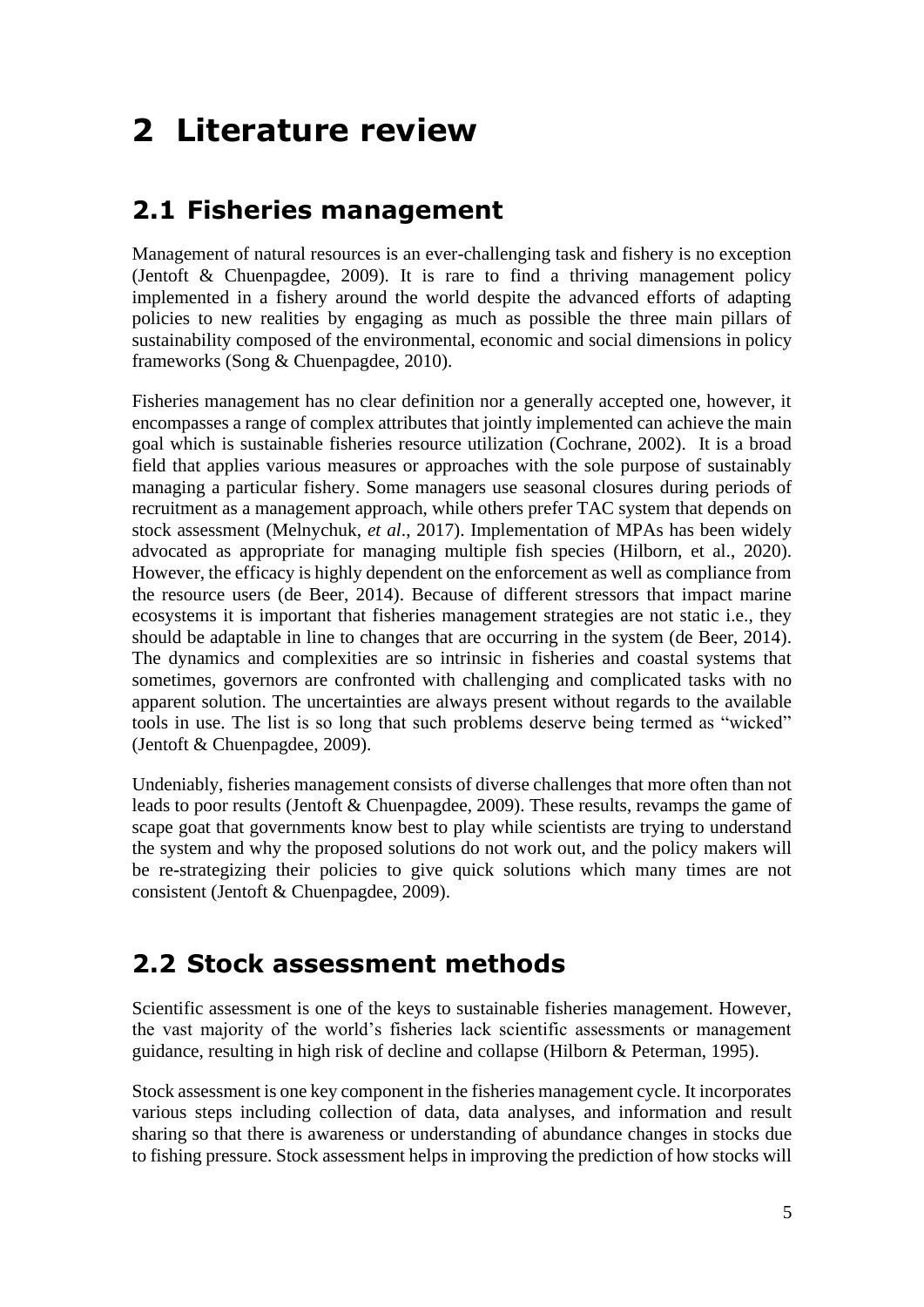change with time (NOAA FISHERIES, 2012). It serves mainly to develop mathematical models among other methods with gathered fishery data that can be used to identify sustainable management practices through models' interpretation and predictions. The models also provide reference points like MSY, harvest rates that fishery managers can use as a basis in assessing as well as. defining current and future possible condition of a particular fishery (Lorenzen, *et al*., 2016).

Various quantitative models have been used in stock assessment of different fish species. Under a scenario where data of a given stock is limited, length-based methods tend to be instrumental to determine and quantify future catch as well as outlining limitations and applicability of such models. Length Based Spawning Potential Ratio (LBSPR), Length Based Thompson and Bell (TB) i.e. yield per recruit model, the Schaefer model and other, surplus production models, are some of the models used (Chong, et al., 2020).

There is a need for alternative models that would provide better assessment using more information in order to more accurately reflect the reality of the dynamics of the stock. However, the lack of age, and CPUE data makes it challenging to come up with such assessments.

Gadget (Globally applicable Area Disaggregated General Ecosystem Toolbox) model is a multispecies ecosystem model with a robust and flexible framework (Begley & Howell, 2004). Gadget can take many features of the ecosystem into account: One or more species, multiple areas, size at maturity, reproduction and recruitment, multiple commercial and survey fleets (Stefánsson, 2003). A suitable integration of various components of a model is possible to apply likelihood components. Gadget's suitability can further be supported by the integration of species interaction and the impact of fishing pressure on that species (Taylor, *et al.*, 2007). It is possible to integrate sets of data into the same model with incomplete time series data at different aggregation levels and scales (Bartolino, *et al*., 2011). Thus, the Gadget modelling framework is flexible, and can cope with little data. Gadget is freely available and has been widely applied in stock assessment especially in the EU, Iceland and Norway because of its flexibility and its ability to run on little data, and to integrate various features. For instance, it been used for assessment of ling (*Molva molva*) and tusk (*Brosme brosme*) in Icelandic waters using size- and age-structured data (Elvarsson, *et al.*, 2018).

### <span id="page-25-0"></span>**2.3 Horse mackerel biology**

Two horse mackerel species are found in Angolan waters, Cunene horse mackerel (*Trachurus trecae*) and Cape horse mackerel (*Trachurus capensis*). However, for this study only the focus is on the Cunene horse mackerel. It is a benthopelagic species that occurs in coastal waters at depths between 0-50 m and in deeper shelf waters at depths up to 500 m (Vaz-Velho, *et al*., 2006). The species is found from southern Angola extending to the northern border of Guinea-Bissau (latitude from 35°N to 19°S) (FAO, 2017). Juveniles occupy the southern part of the distribution range in colder and more nutrient rich waters compared to the north (INIPM, 2017). Adults are more abundant in the northern part with the highest abundance recorded off the central part of Angola (latitude from 9°S-13°S) at depths from 20 m to 100 m. Cunene horse mackerel is usually located in temperatures ranging from 15°C to 22°C (FAO, 2017). Limited information is available on seasonal migrations of the species, spawning location, and spawning season. It is believed that *T. trecae* like other *Trachurus* species, spawn throughout the year with peaks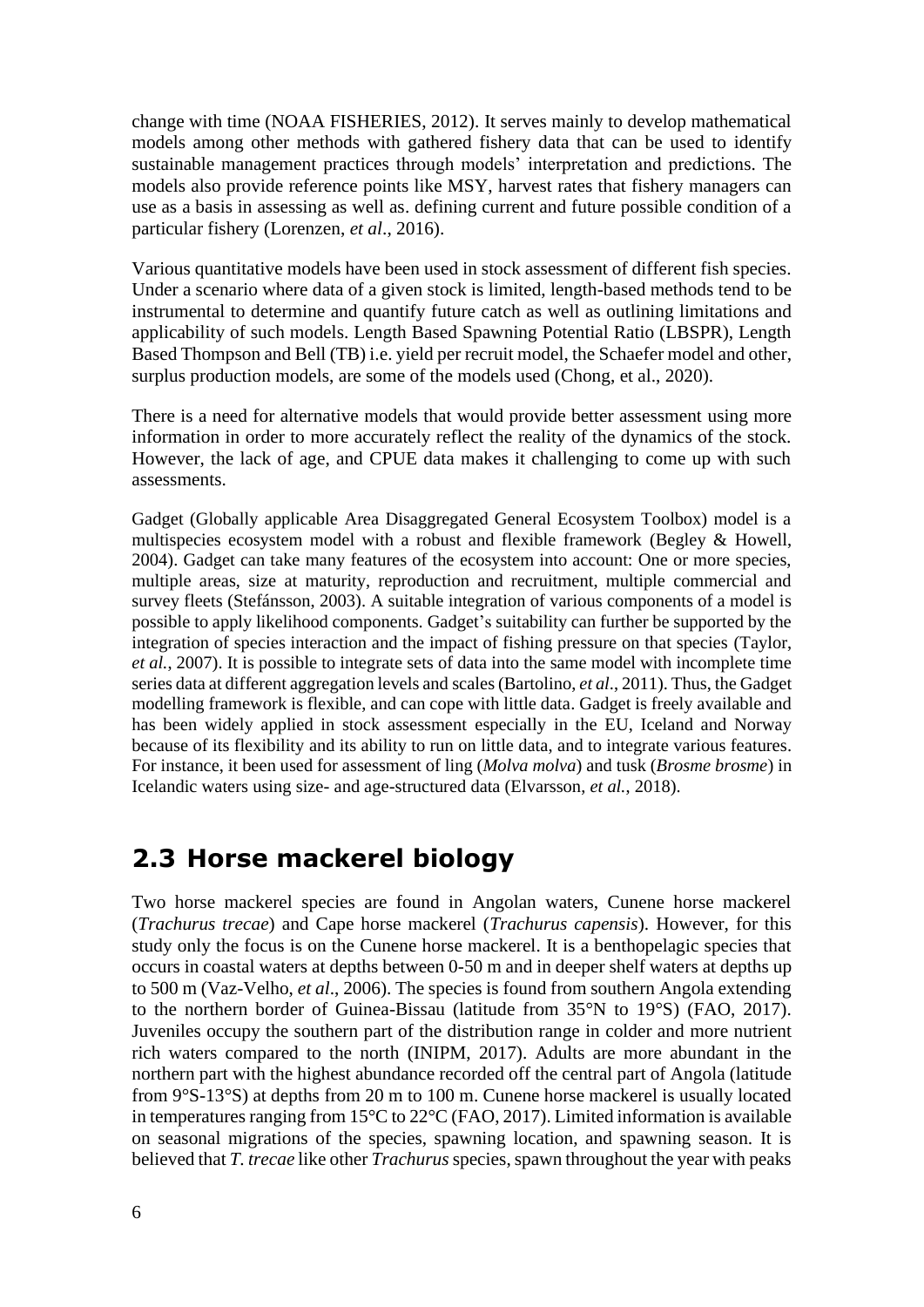from May to August which coincides with the closed fishing season (Ndjaula, *et al*., 2013; INIP, 2014). Cunene horse mackerel recruits to the fisheries at the age of 2 which corresponds to 21 cm fish (Vaz-Velho, *et* al, 2006; INIPM, 2016), maximum age reported is 10 years (FAO, 2017).

# <span id="page-26-0"></span>**3 Methodology**

The research followed the methodology described by Elvarsson et *al.* (2018), which specifies data challenges in stock assessment using Gadget, using the available data on the population of horse mackerel. The assessment model is further extended by setting up a projection model by which precautionary biomass reference points were derived. The projection model was then used as the operating model on which a management strategy evaluation was based, and application of simple harvest control rule simulated.

The data used is of Cunene horse mackerel, that occurs extensively in the entire Exclusive Economic Zone (EEZ) of Angola, between the Congo river (6°S) and the Cunene river mouth (17.15°S), mostly caught at night when they aggregate into surface shoals. They have a diel vertical migration (INIPM, 2014). Abundance indices from annual scientific surveys, catch data as well as sex, maturation, type of gear used and, age-length distribution constitute the data that will be used to assess the stock in the age-length Gadget modelling framework.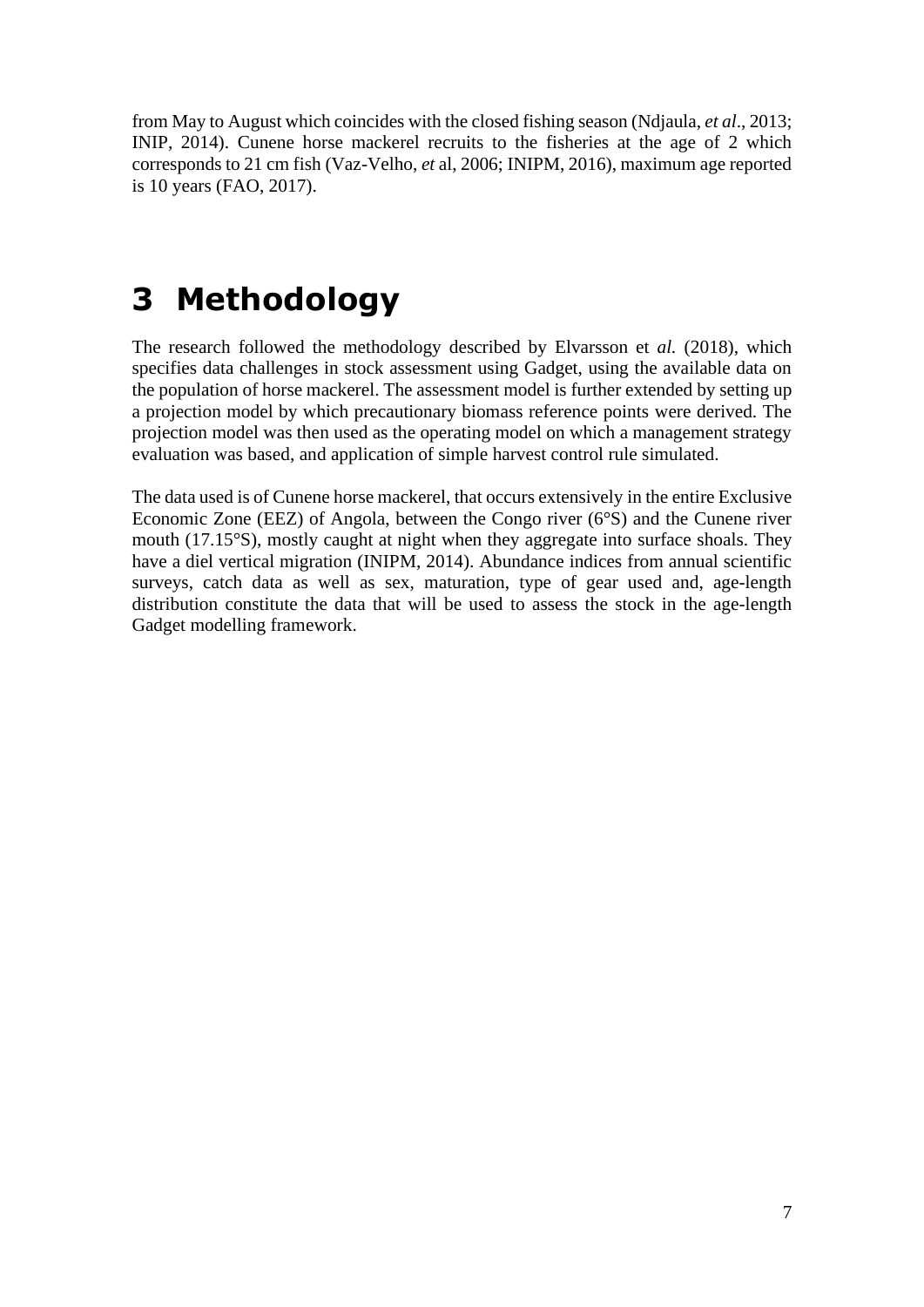

Figure 3*.* The study area in Angola's EEZ where independent survey and commercial catch data was collected. Dotted lines represent the stations within the survey transects and the light blue and red lines are the environmental parameter points. Source: (Michelson, *et al*., 2015)

### <span id="page-27-0"></span>**3.1 Data collection**

The data was collected from, the commercial fishery and from independent surveys conducted from 1985 during winter and summer covering the entire area of distribution within the Angolan EEZ (Agostinho & Ólafsdóttir, 2018). The surveys are randomly stratified in transects were both bottom and pelagic trawls are used to confirm the acoustic responses and collect specimen for biological sampling. Due to the inconsistency in the summer surveys, this study only uses the winter survey data.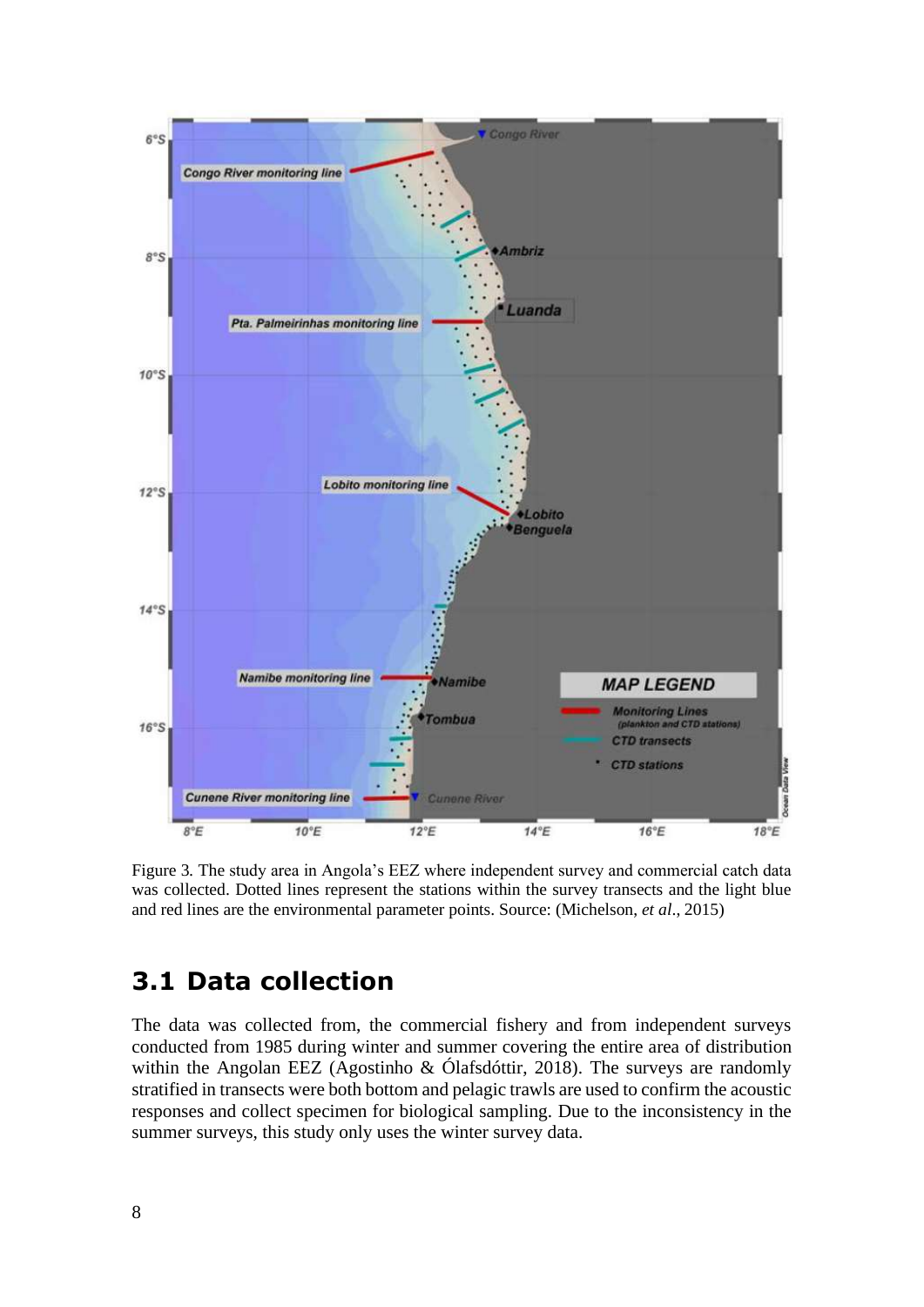The commercial fishery consists of two fleets, the industrial fleet mainly dominated by bottom trawl gear and semi-industrial fleet that is dominated by purse seine gear. These two fleets supply landing data and specimens to INIPM for biological sampling consequently incorporated into stock assessment models.

## <span id="page-28-0"></span>**3.2 Setup of a Gadget run and model operation**

Initially the data was imported and processed into a database system interfaced with MFDB (Lentin & Elvarsson, 2020), and final analysis was conducted using Rgadget (Elvarsson & Lentin, 2020), the two being special R packages (Elvarsson et *al*., 2018). The latter R package allows rapid and reproducible model building and analysis within the Gadget framework (Elvarsson, et *al*., 2018).

An in-depth description is given on various aspects involved in operating the model. Steps taken in this model followed the instructions from the Gadget User Guide (MFRI, 2017) as well as the updates from a course offered by Elvarsson & Woods (2020).

Various aspects constitute the model, ranging from model components, likelihood and observation (figure 6).

#### <span id="page-28-1"></span>**3.2.1 General Gadget model framework**

The general composition of the present Gadget model framework is of an age-length based nature, consisting of several equations and initial parameters.

A total of seven R codes were created to make the model functional. This was set by creation of an R code that uploads and runs the fleet data constituted by two commercial fleets, bottom trawl and purse seine, and a survey fleet. The catch distribution data, the survey indices, defined likelihood for the model, the model setup and lastly the main setup were. The model setup consists of population dynamics parameters from body growth, maturation, and recruitment. These are described by fixed values from length-weight relationship constant, natural mortality ( $M=0.3$ ), and  $l_{50}$  of maturity (mat $2=20$ ). Estimated processes such as growth according to a von Bertalanffy growth equation, growth dispersion, recruitment length, fishing selectivity, maturity ogive, initial abundances and survey catchability were set. The setting up of the immature and mature portions of the stock component (age range from 1 to 10 years, and 4 length bins 4-20, 20-30, 30-40 and 40-60) with its various parameters ranging from stock to predator. The proceeding step within this code is definition of timeseries range (1995 to 2018) each year divided into 4 steps composed of three months, structuring the area set to 1 and finally the last chunks of the code linking to the first five codes that enable the model to run. The codes all followed the structure from the ling assessment model by Elvarsson *et al*., (2018), (Github, 2020)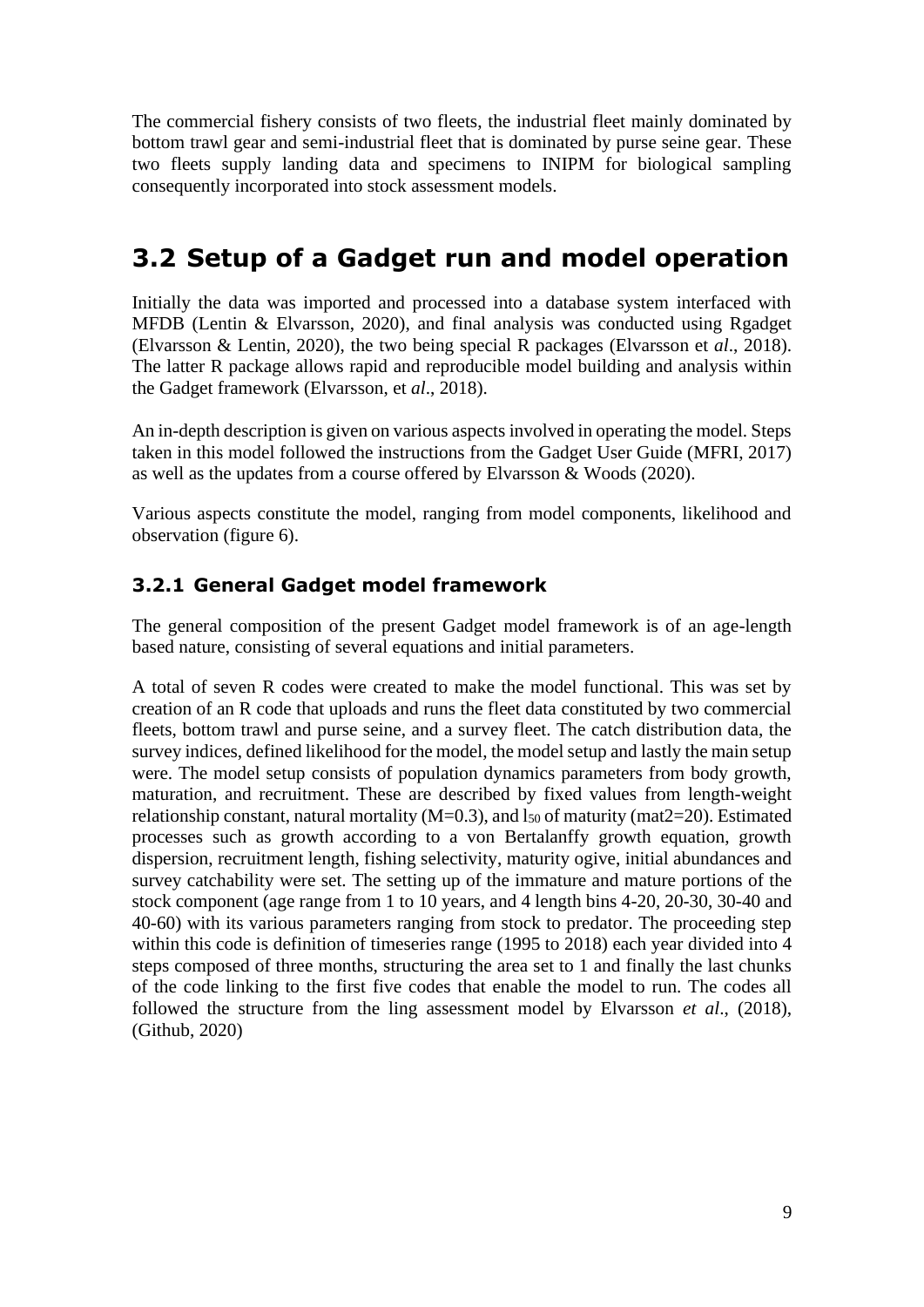

Figure 4. Length distribution proportions of horse mackerel in the commercial landings data over the years. Green and red colours denote the purse seine and bottom trawl gear respectively.

The numbers of fish predicted (*Ny,t,r,l*) at the most disaggregated level are numbers at year *y*, time step *t*, area *r*, and length *l*.



Figure 5. Length distribution proportions of horse mackerel in the independent survey data over the years.

The preceding length distribution represents a mere plotting of the observed data without any adjustments nor extrapolation whereas the length distribution figures in the result chapter is from the model, thus is the best combination of the observed data with the estimated proportions using the Gadget model.

A fishing process on both the mature and immature fish is described by a selectivity curve (see equation at 3.4.5) estimated by fleet and the total catches. The predicted length-, and maturity compositions are projected based on the input parameters and the likelihood fit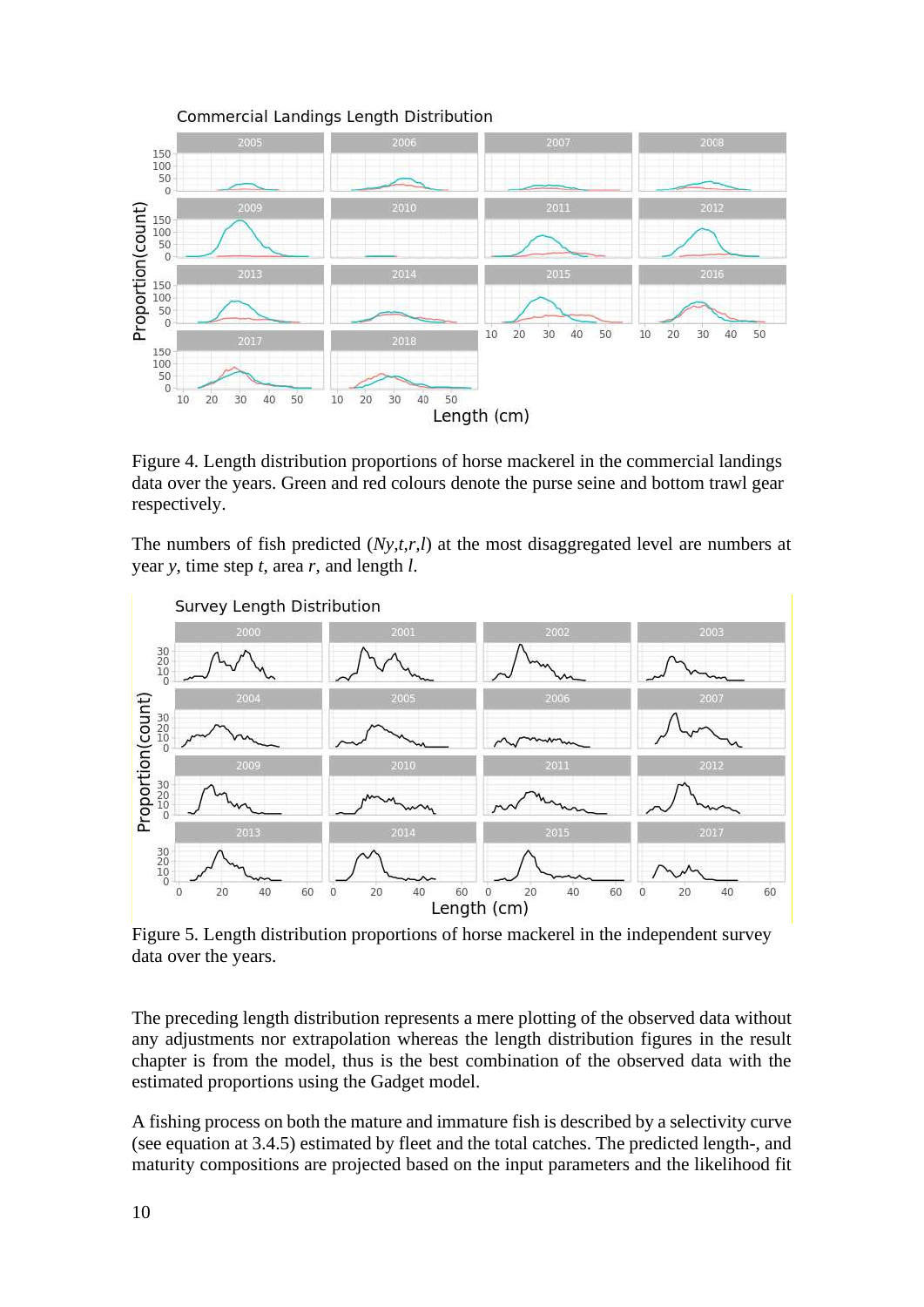according to the estimated selectivity curve and population composition predicted by the model at the time of the fishing event. By aggregating the various calculated levels facilitates in comparing the data by growth, length distribution as well as the description of population dynamics and its effects due to fishing such as total biomass levels, fishing mortality and recruitment. Finally, biomass is calculated using a length weight relationship formula ( $w = a^*L^{\wedge b}$ ).



Figure 6*.* Schematic description of the Gadget model for Cunene horse mackerel. Lines indicate flow from one model component to the other. Black lines indicate consumption by predators (fleets), red lines the modelled predictions/observations sent to the likelihood and green line movement between immature and mature stock component. Dashed red lines indicate that predictions of survey indices were not adjusted by survey selectivity; instead, catchability was estimated. Source: adapted from Elversson, *et al*., 2018.

The model output is compared to data using a weighted likelihood function. The weights were estimated using an iterative reweighting heuristic, first applied by Taylor *et al*. (2007) and implemented in Rgadget. This heuristic, attempts to estimate the weights as the inverse of the model residual variance for each dataset. To prevent optimization issues a minimum CV was applied to the survey indices.

#### <span id="page-30-0"></span>**3.2.2 Specifications of the horse mackerel model**

The horse mackerel model has a time range from 1995 to 2018 split into quarterly timesteps, covering a single area of the Angolan EEZ. The population of the horse mackerel stock was simulated in this model, splitting the stock into two portions, immature stock which was simulated with ages from 0 to 4. The length range considered is 4–20 cm. The mature fish was simulated from age 1 to age 10. The length range considered is  $20 - 52$ cm. Two fishing fleets (purse seine and bottom trawl) were simulated in the model, along with one survey fleet.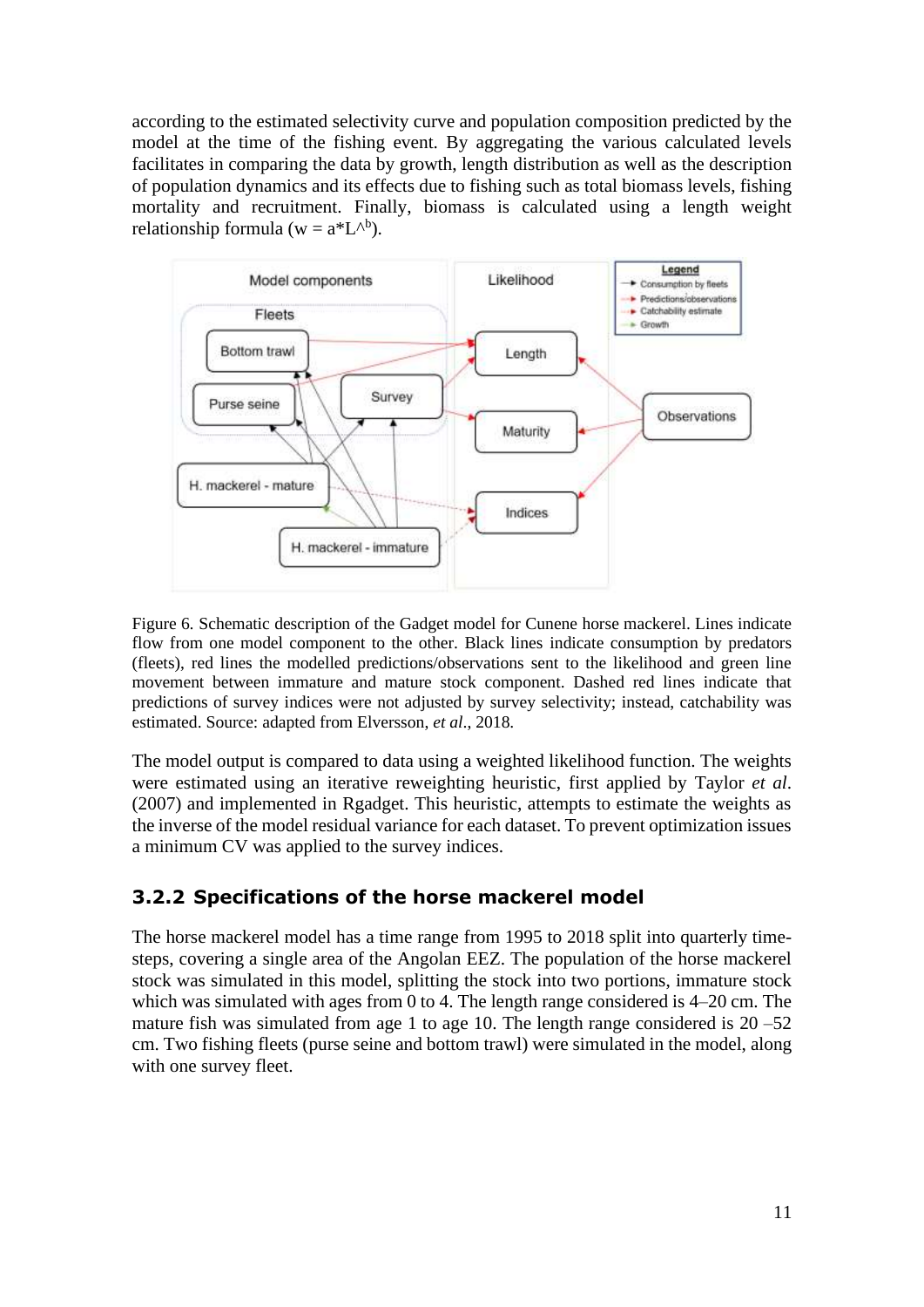#### <span id="page-31-0"></span>**3.2.3 Growth**

Growth was based on a two-staged process whereby length and density were taken into consideration. It began by modelling size-dependent features through the application of a simplified Von Bertanlanffy function which is a parametric growth function adopted in this study:

 $\Delta l = (l_{\infty} - l)(1 - e^{-k\Delta t})$ 

where  $l_{\infty}$  is the maximum asymptotic length, *t* is time, and *k* is the annual growth rate. Lastly, the modelling of dispersion around the growth increment  $(G_{l'}^l)$  according to a beta– binomial density as described by Stefánsson (2005):

$$
G_{l'}^l = B\left(\alpha, \beta, n\right)
$$

with a mean  $\alpha\beta = \Delta l$  and  $\alpha = \frac{\beta \Delta l}{n \Delta l}$  $n-\Delta l$ 

where *n* is fixed as the highest length group steps by which a fish can grow in a particular timestep, and β estimated.

The weight at length-group *l*, W<sub>s,*l*</sub>, was calculated as follows:

 $W_{s,l} = \mu_s l^{\omega s}$ 

#### <span id="page-31-1"></span>**3.2.4 Natural mortality**

Stock assessment models frequently adopt a constant natural mortality value. Therefore, the same assumption was used in this assessment, whereby based on previous assessment of horse mackerel stock  $M = 0.3$  (INIPM, 2018) was chosen for the model.

#### <span id="page-31-2"></span>**3.2.5 Fleets**

To cater for fishing selectivity in the model, a particular fleet function was modelled to display the different selectivity with respect to the type of gear used for fishing. An exponential *l<sup>50</sup>* suitability function was used to estimate the length-based selectivity of the various portions of the stock as follows:

 $S_f(l) = \frac{1}{(l+1)^2}$  $1+e^{(-b_f (l-l_{50,f}))}$ 

where  $S_f(l)$  is the selectivity of fishing fleet *f* on length *l*, and  $b_f$  and  $l_{50,f}$  are fleet-specific parameters describing the logistic selectivity curve.

#### <span id="page-31-3"></span>**3.2.6 Maturation**

Following Elvarsson, *et al.*, (2018) maturation was modelled from the immature (s=0) to the mature  $(s=1)$  stock component, as shown in the equation below: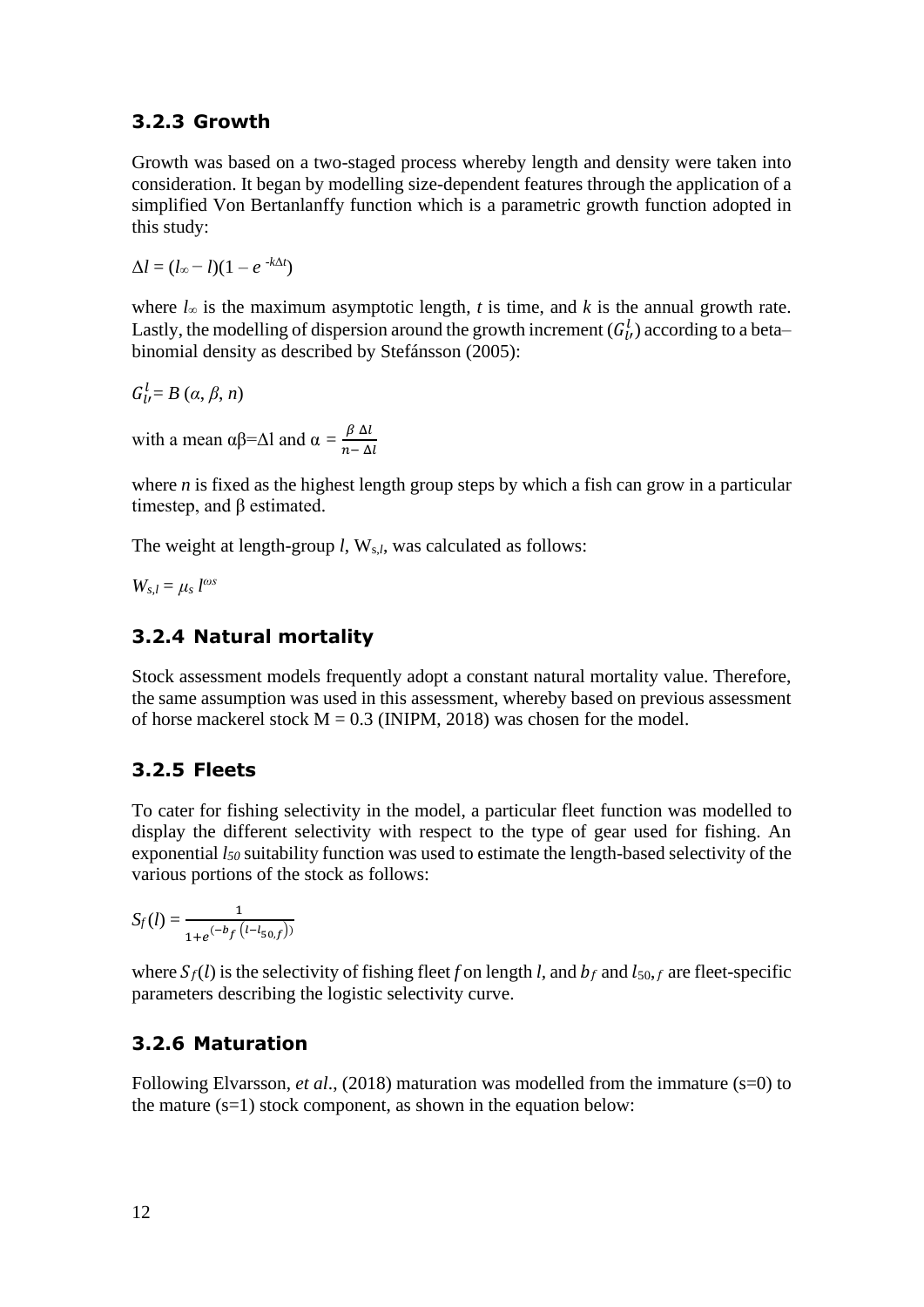$$
A_{a,l',l,s,y,t} = \begin{cases} N_{a,l',s'} = 0, y, t * m_l^{l'} \text{ if } s = 1 \text{ and } t > 1\\ -N_{a,l',s'} = 0, y, t * m_l^{l'} \text{ if } s = 0 \text{ and } t > 1 \end{cases}
$$

Where  $m_l^{l'}$  is the proportion of immatures being matured after growing from length l' to l, which is defined by:

$$
m_l^{l'} = \begin{cases} \frac{\lambda(l - l')}{1 + e^{-\lambda(l - l_{50})}} & \text{if } a < a_{maxmat} \\ m_l^{l'} = 1 & \text{if } a = a_{maxmat} \end{cases}
$$

where  $l_{50}$  is the length at which 50% maturity and estimated along with a  $\lambda$ , with  $a_{maxmat}$ representing upper boundary of the maturity ogive after which all fish are mature.

#### <span id="page-32-0"></span>**3.2.7 Recruitment**

The number of recruits each year  $(R_v)$  is estimated from a fixed effect entering in the population within the model as demonstrated in the equation below:

$$
N_{a_{min},l,s} = o, y, t' = R_y p_l
$$

Where *N* is the number of recruits entering the population, *t'* denotes the time-step of recruitment,  $s = 0$  represents the immature, *l* denotes the length group, and  $p_l$  the recruited proportion in length-group *l*. The proportion  $p_l$  is calculated by a normal density, in which mean length set to the initial length  $(l_0)$ .

#### <span id="page-32-1"></span>**3.2.8 Likelihoods**

Length distributions modelled for both surveys and commercial fishery components will be compared to the likelihood data through the sum of squares function as follows:

$$
l_f \ = \sum_y \sum_t \sum_l (\pi_{f,l,y,t} - \pi_{f,l,y,t}')^2
$$

Where  $l_f$  is the fish number at a particular length,  $f$  the fleet,  $y$  the year,  $t$  the time-step, and *l* denoting the length. The proportions were calculated as below:

$$
\pi_{f,l,y,t} = \frac{\sum_{a'} \sum_{s'} O_{f,a',l,s',y,t}}{\sum_{l} \sum_{a'} \sum_{s'} O_{f,a',l',s',y,t}}
$$

and

$$
\pi'_{f,l,y,t} = \frac{\sum_{a'} \sum_{s'} C_{f,a',l,s',y,t}}{\sum_{l} \sum_{a'} \sum_{s'} C_{f,a',l',s',y,t}}
$$

Where  $\pi_{f,l,y,t}$  is the proportion of the total fish observed belonging to a certain fleet/ length/year/time-step combination  $(f, l, y, t)$ , and  $\pi_{f,l,y,t'}$  is the corresponding proportion in the modelled population. Sum of squares is used to contrast data proportions to predicted maturity proportions.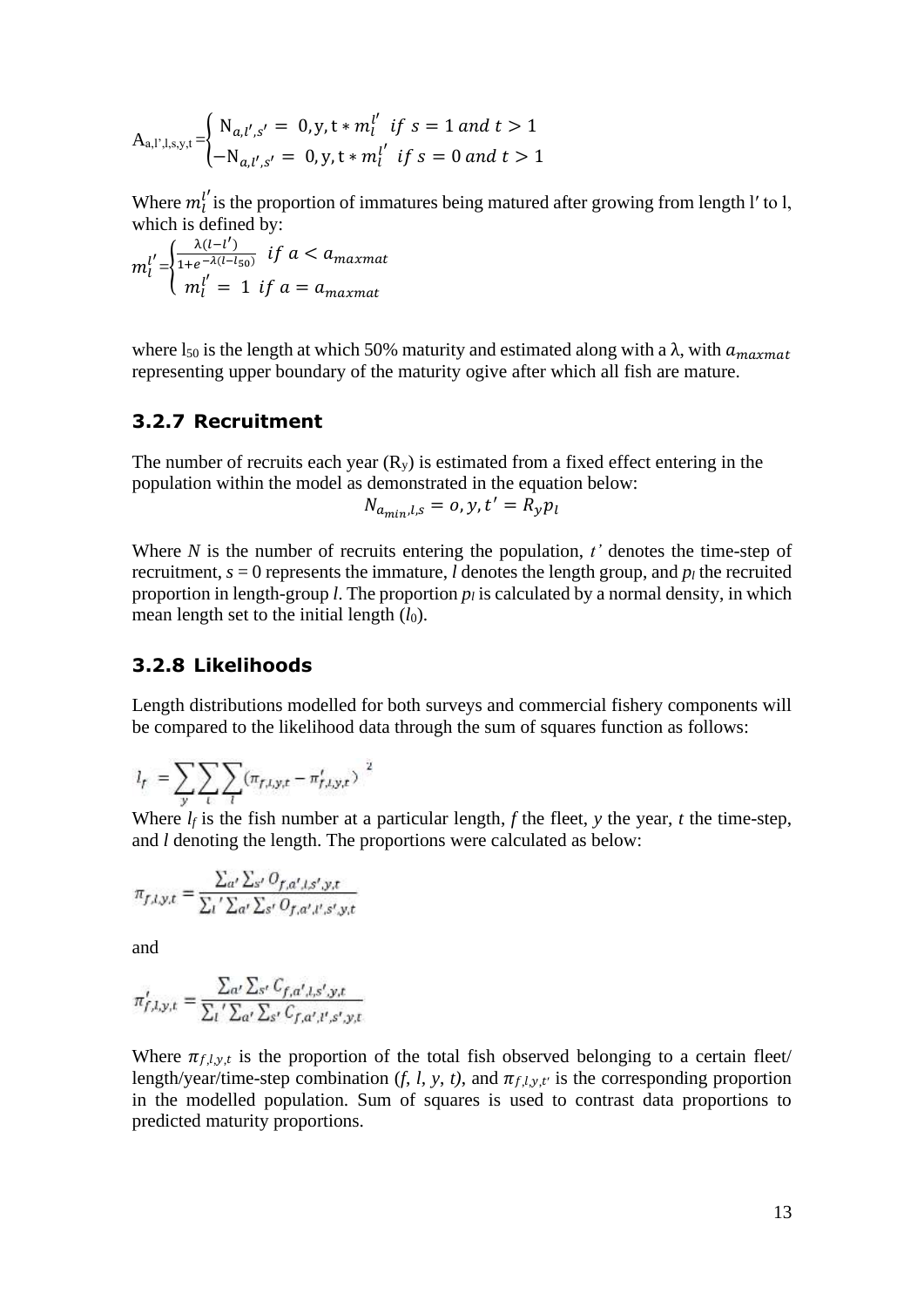The minimum CV value for the Survey index was set at 0.4 for each length range which was compared to the modelled abundance at a given year and time-step. Thus the survey index likelihood calculation, and a sum of squares of a log linear regression was used to test the fitness between the modelled data  $(N'_{g,y,t})$  and the observed index  $(I_{g,y})$  in the likelihood components, using Bartolino, *et al*., (2011) and Elvarsson, *et al.*, (2018):

$$
l_g^{SI} = \sum_{y} \sum_{t} \left( log l_{g,y} - (log q_g + b_g log N'_{g,y,t}) \right)
$$
  
Where

Where

$$
N'_{g,y,t} = \sum_{l \in g} \sum_{\alpha} \sum_{s} N_{a,l,s,y,t}
$$

 $I_{g,y}$  denotes the summed survey index within an indicated length range,  $N'_{g,y,t}$  the modelled index within the length range,  $q_g$  is the catchability,  $b_g$  is the control to the shape of the power function which relates the abundance index. Here  $b_g$  is set to be 1.

| Name           | Min | Max |
|----------------|-----|-----|
| $si.4 - 20$    |     | 20  |
| $\sin 20 - 30$ | 20  | 30  |
| $si.30 - 40$   | 30  | 40  |
| $si.40 - 60$   | 40  | 60  |

*Table 1.* Length aggregation of survey indices used in tuning the model

The data used in the present model is comprised of commercial fleet landing data and the independent survey data. The former data source provides landing values in tons from 1995 to 2018, while the biological and catch distribution ranges from 2005 to 2018. The latter data source provides abundance indices and its respective biological data from 2005 to 2017.

Natural mortality at 0.3, growth function, selectivity, estimate of maturity ogive, lengthweight relationship, initial abundances, variances for length at recruit and of initial mean lengths, survey catchability, and scalars were parameters used in the operating model.

#### <span id="page-33-0"></span>**3.2.9 Optimization**

To achieve flexibility in the model, Gadget was allowed to estimate most of the parameters, using optimizing iterative weighing algorithm. In this procedure, the individual likelihood components were combined into a weighted likelihood function (Stefansson, 2003; Taylor, *et al.*, 2007; Bartolino, *et al*., 2011). The length-group survey indices and, likelihood components were grouped and weighted together to avoid overfitting, consequently guarantying different survey index yearly in a weighted group (Elvarsson, *et al.*, 2018).

#### <span id="page-33-1"></span>**3.2.10 Retrospective analysis**

The probable historical reconstruction of changes that might have occurred over the period from 1995 to 2017, based on the length frequency, landings and abundance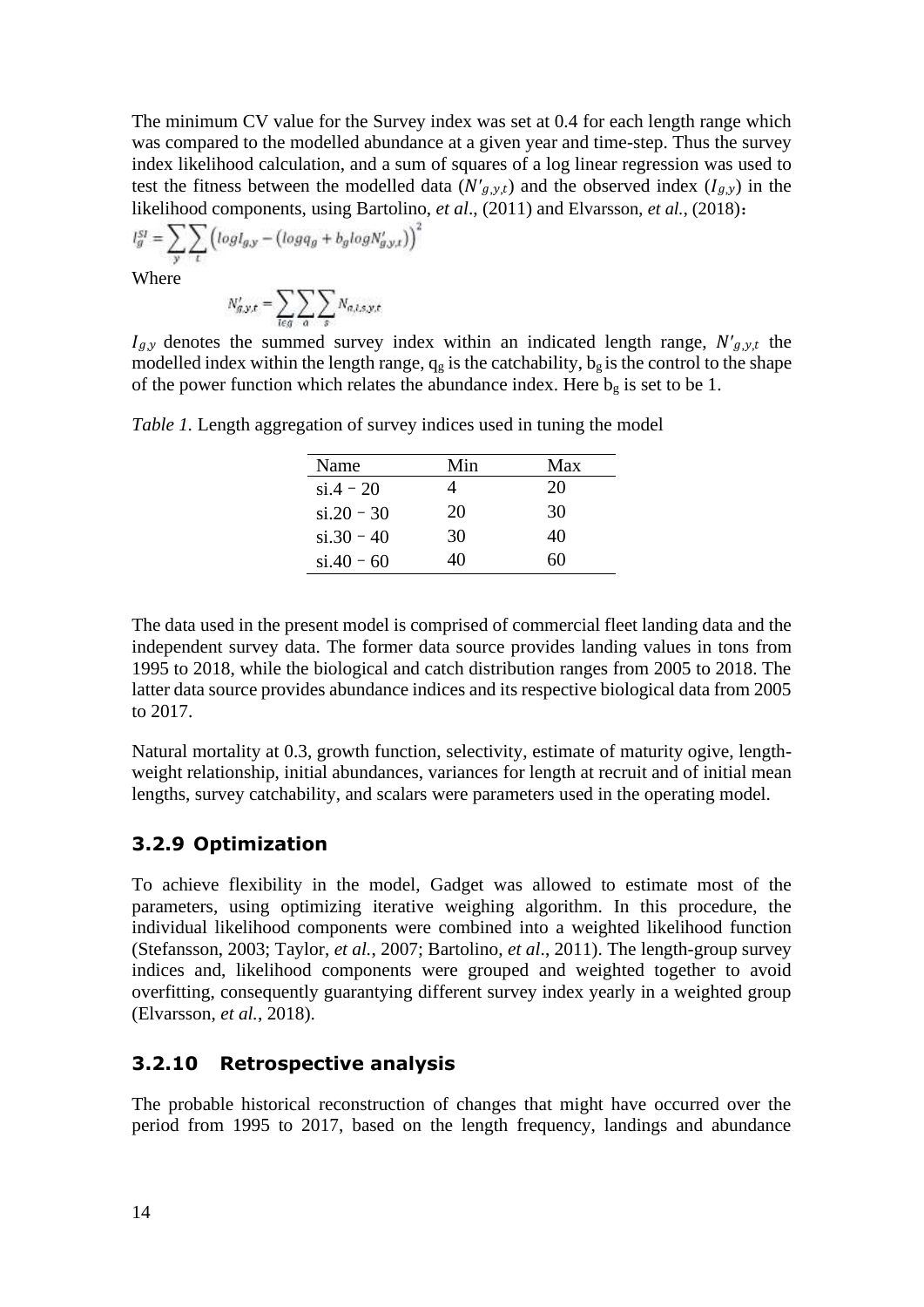estimates from survey data. This data with output from simulation of the model provides inference of the changes between the referred period.

### <span id="page-34-0"></span>**3.2.11 Biological reference points**

The biological reference points were divided into two in accordance to the priorities and objectives. The precautionary approach (pa) reference points and the maximum sustainable yield (MSY) reference points. By following ICES technical guidelines (ICES, 2017) derivation of reference points was done based on the fishing mortality (F). A spawning stock biomass (SSB) vs recruitment plot was used to examine the stock assessment estimates and draw assumptions of what type best represents the stock based on the ICES technical guidelines under steps 2 and 3.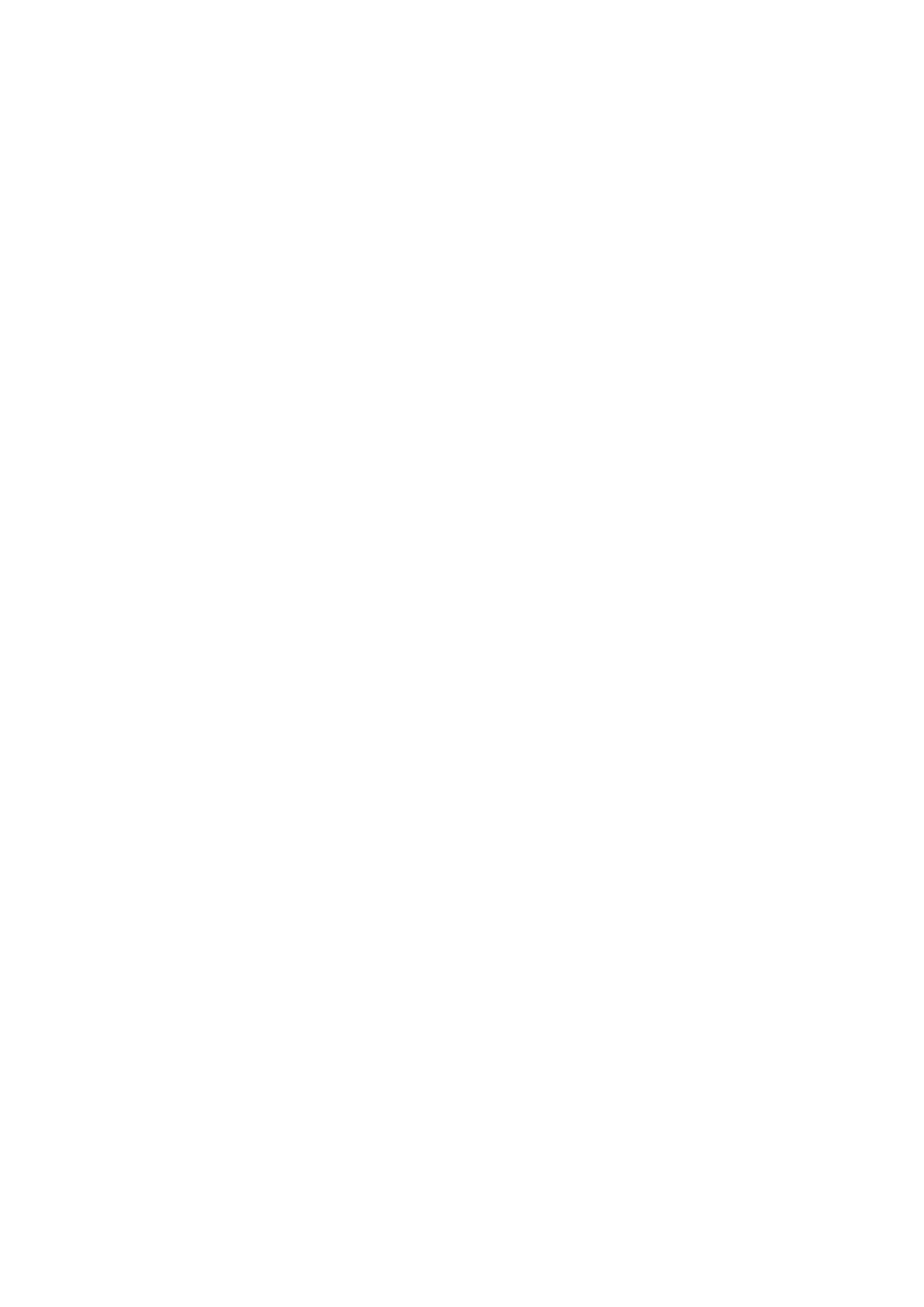## <span id="page-36-0"></span>**4 Results**

Results shown here begin by presenting the population indices divided into four length class bins, the optimization of length distribution with gear selectivity, and the stock proportion with the age composition from von Bertalanffy equation. Furthermore, it presents the model results from the stock assessment that illustrates the population dynamics, recruitment, fishing mortality as well as the biomass estimate, and it ends with projection of the possible management recommendation parameters.

### <span id="page-36-1"></span>**4.1 Population indices**

The population indices derived from the survey data set show length groups, whose fit to the abundance indices was not uniform (Figure 7). With the exception of length group with survey index 30-40 other groups present a relatively poor fitting. In the length groups less than 30 cm, the model fit initially seemed to predict slightly above then below the observed surveyed data, whereas for the length group above 40 cm the model fit tended to predict slightly lower in relation to the observed data without catching the peak in 2010.



Figure 7*.* Population abundance indice estimates divided into four different length groups in bins of 16, 10 and 20 cm. Whereby the dots denote the observed data and the solid line represent the simulation of the model.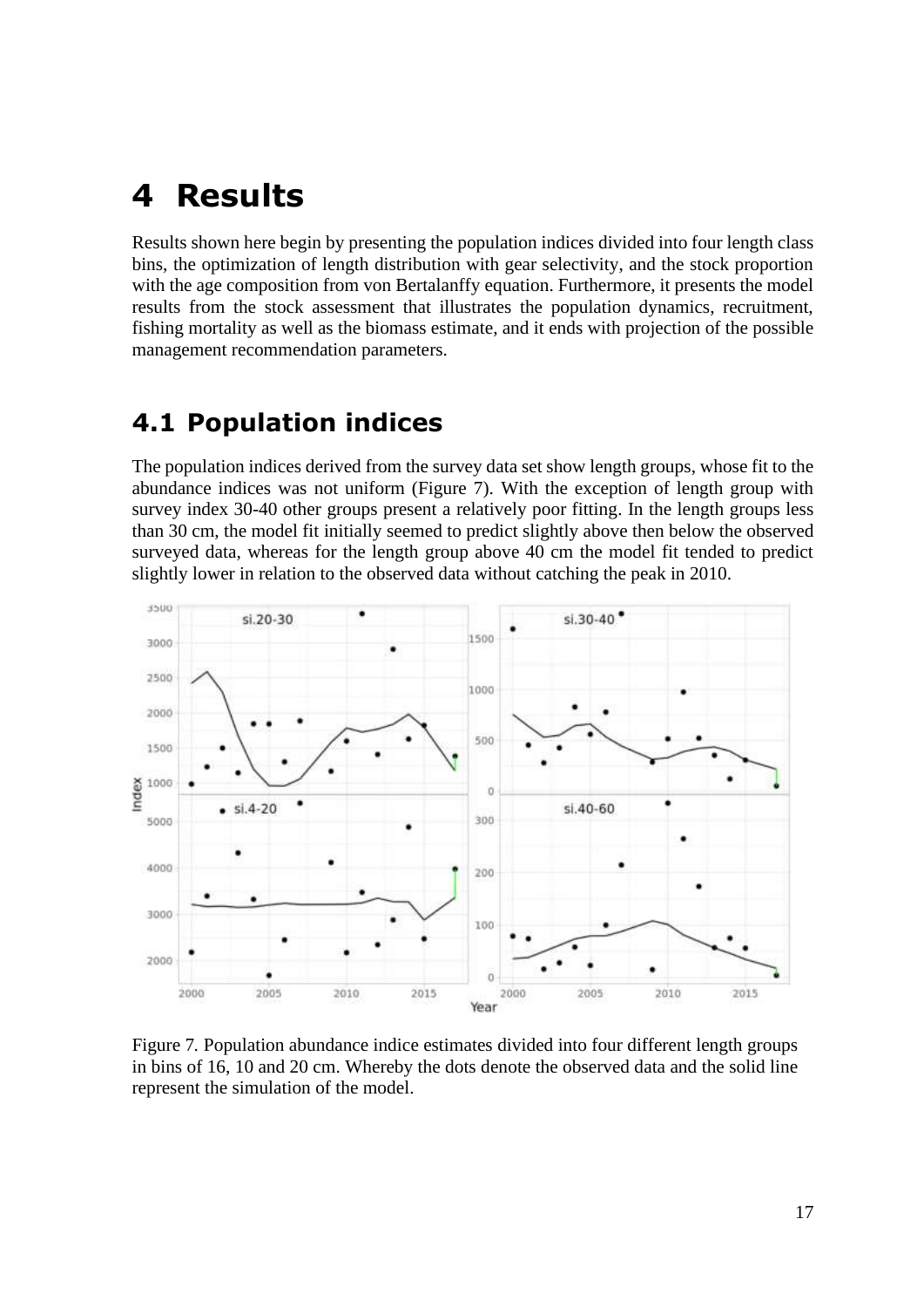## <span id="page-37-0"></span>**4.2 Length distribution**

The estimated length distribution in general, fitted better with observed data from the purse seine fishing gear samples in comparison to bottom trawl and survey samples. The three fishing gears presented a relatively bigger contrast between the observed data and the estimate that presented relatively smaller values.

Bottom trawl prediction did not fit well to the observed data, with the exceptions of 2011,2<sup>nd</sup> quarter, 2014,4<sup>th</sup> quarter, 2014,1<sup>st</sup> quarter, 2016,1<sup>st</sup> quarter, and 2018,4<sup>th</sup> quarter. Larger length proportions were predicted in the observed data with the exception of 2018,3 that presented a rather larger length proportion for the estimated data (Figure 8). It possible that the length distribution is poorly sampled, as it seems to be dominated by one or two samples per quarter. The fit in later years does not seem to be as poor as the earlier ones.



Figure 8. Length distribution from landings of bottom trawl fishing gear. Dark line shows the prediction by the base model and the grey line denotes the observed values. Numbers after the commas in years refers to the quarter of the fishing period.

The purse seine sample data presented a good fit in comparison to bottom trawl and survey data. However, the observed predictions are rather higher in comparison to the estimated data in many of the year steps with some exceptions such as the case of  $2006,1$ <sup>st</sup> quarter, 2007, 4<sup>th</sup> quarter, 2008, 4<sup>th</sup> quarter, 2009, 4<sup>th</sup> quarter, 2016,1<sup>st</sup> quarter, 2017, 2<sup>nd</sup> quarter that showed lower predictions. In general, there is a consonance in the length distribution for the observed and estimated data despite 2007,  $1<sup>st</sup>$  quarter and 2016,4<sup>th</sup> quarter that present smaller length for the observed data and larger length for the observed data respectively (Figure 9).

The survey data presented non fitting predictions between the estimated and the observed data (Figure 10). The length distribution showed smaller length for the observed data save 2012,  $2<sup>nd</sup>$  quarter where the observed lengths are bigger than the estimated. Therefore, it can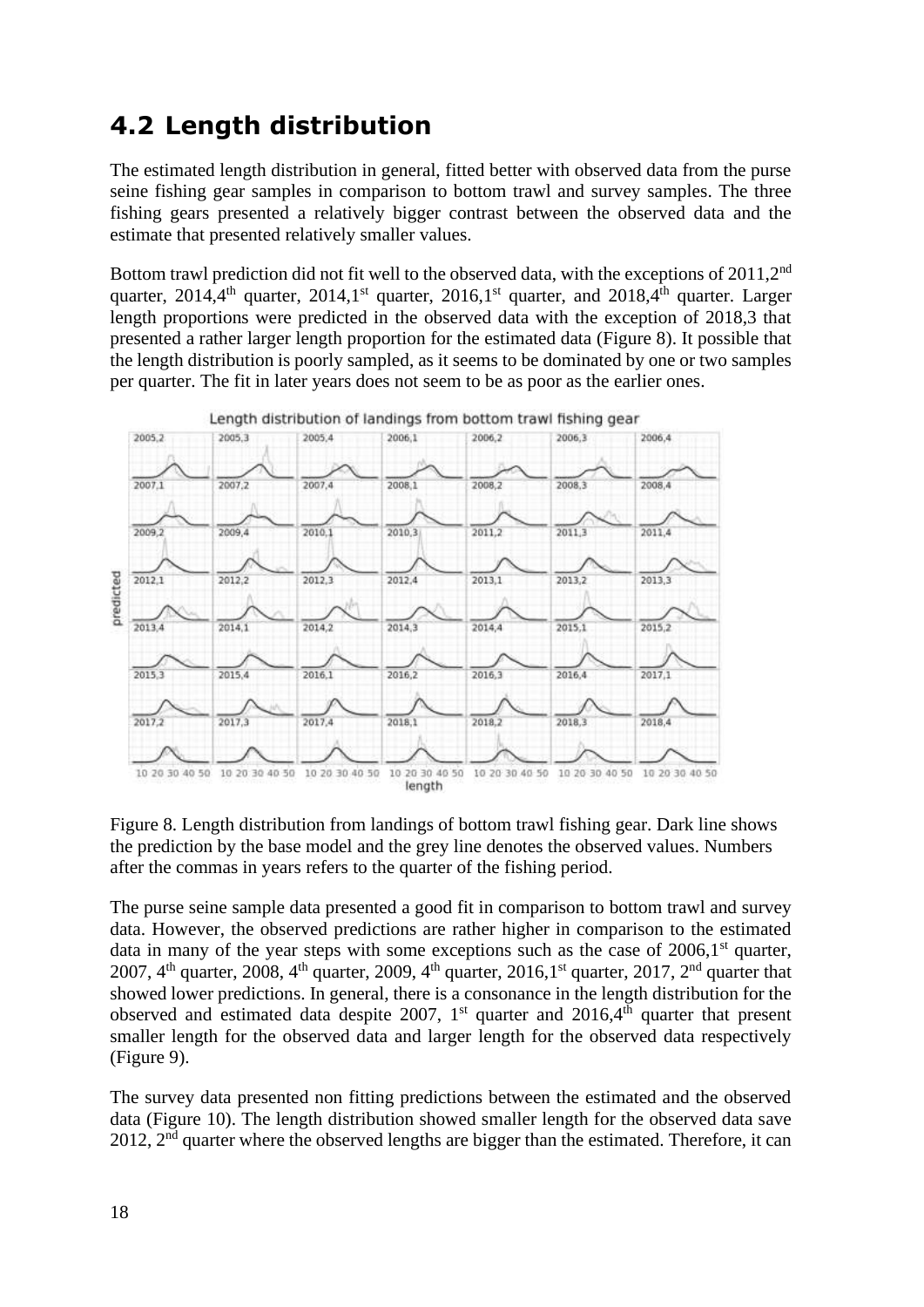be noted that the survey length distribution showed inconsistencies between years, like the high proportion in 15 cm in 2002 that disappears in 2003.



Figure 9. Length distribution from landings of purse seine fishing gear. Dark line shows the prediction by the base model and the grey line denotes the observed values. Numbers after the commas in years refers to the quarter of the fishing period.



Figure 10*.* Length distribution from survey. Dark line shows the prediction by the base model and the grey line denotes the observed values. Numbers after the commas in years refers to the quarter of the fishing period.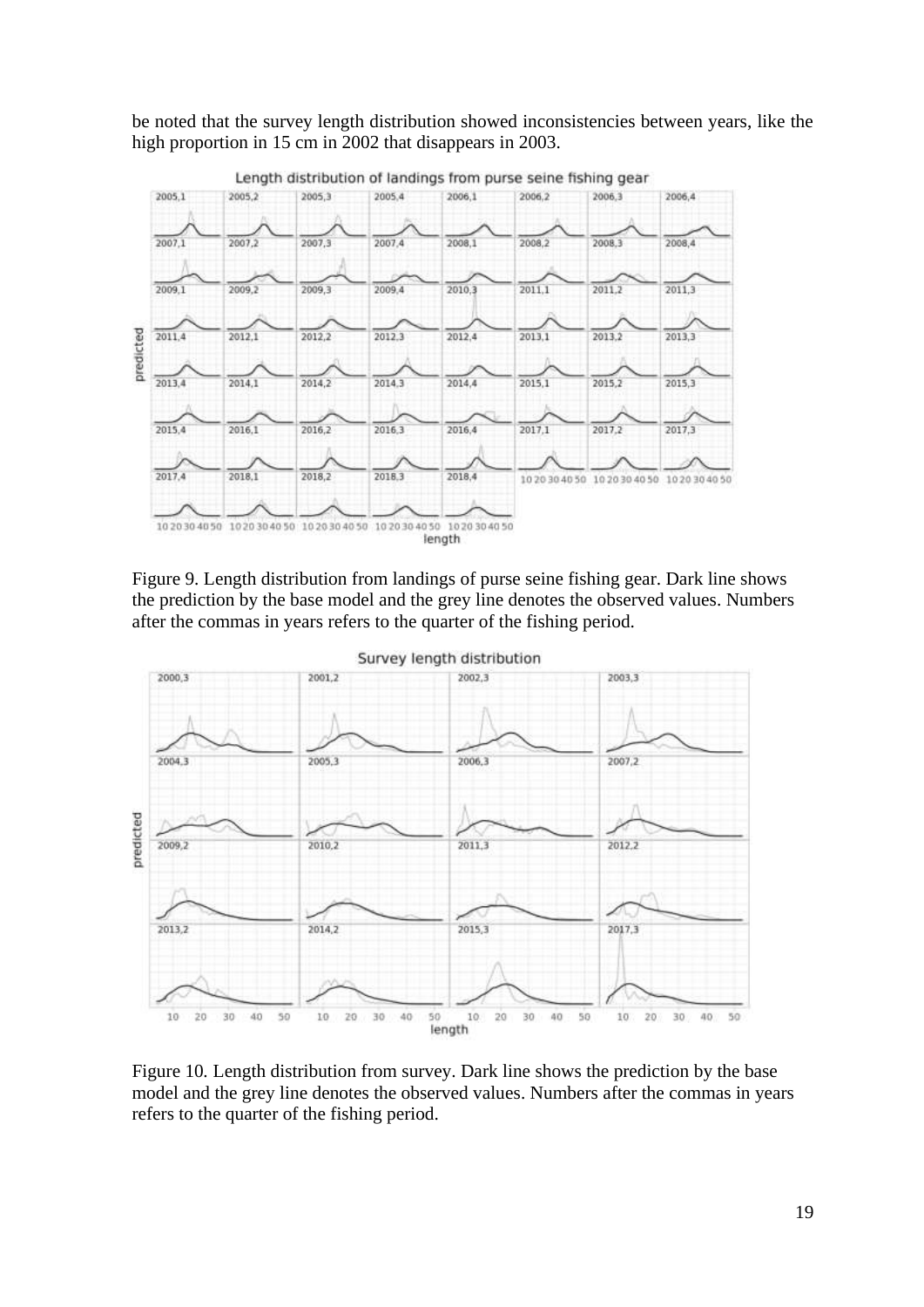### <span id="page-39-0"></span>**4.3 Proportion mature**

The length at which about half of the population is matured is in all cases except for 2012,2<sup>nd</sup> quarter 15 cm (Figure 11) and above this length the proportion of mature fish increases rapidly reaching 100% maturity at about 28 cm.



Figure 11. Proportion immature and mature horse mackerel at different length and times. Horseimm denotes the immature population of horse mackerel and horsemat the mature horse mackerel population. Dots representing the data.

### <span id="page-39-1"></span>**4.4 Age composition**

Although there was no age data in the data input, the application of a von Bertalanffy equation enabled to estimate the age composition based on length.

The number of fish within an age group tends to decrease with age throughout the timeseries. However, from 2005 to 2015 the inverse is observed, younger ages represented a smaller quantity of fish while the older fish registered a higher number of fish (Figure 12). Age 10 was registered throughout the timeseries and constituted considerable proportion of the total biomass.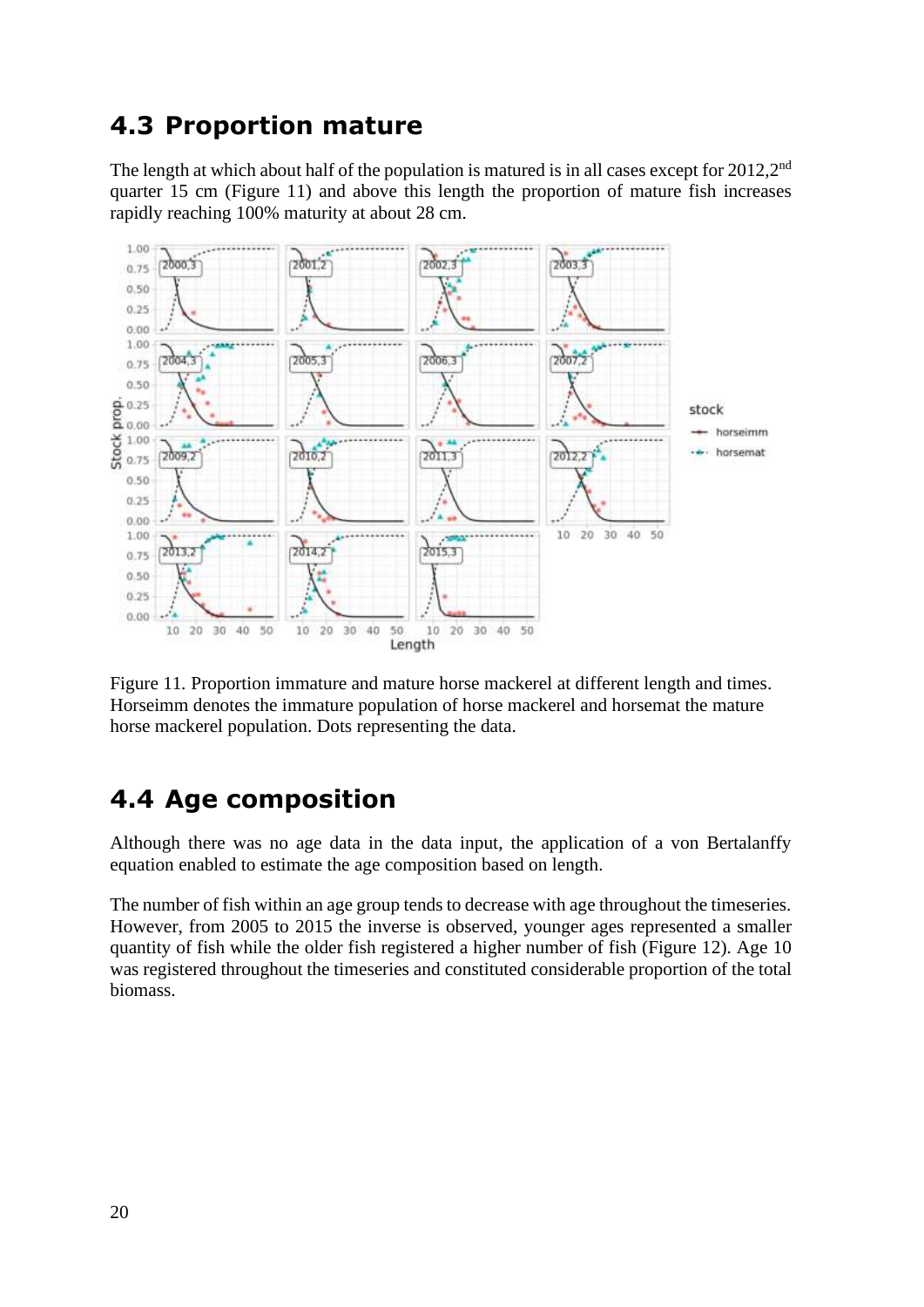

Figure 12*.* Age composition of horse mackerel, whereby each sloping line consisting of a same coloured histogram resembles an age of a horse mackerel population.

In general, the six model runs show the same pattern/behaviour with respect to the mean length per age. A rapid growth is noticeable until approximately length of 20 cm then a rather slower growth onwards (Figure 13).



Figure 13. Growth estimate of the horse mackerel fish population at a mean length.

### <span id="page-40-0"></span>**4.5 Stock assessment overview**

In general, the model predicted a continuous decline in total biomass from 2014. However, while the mature part of the stock declined biomass of immature fish increased. Fishing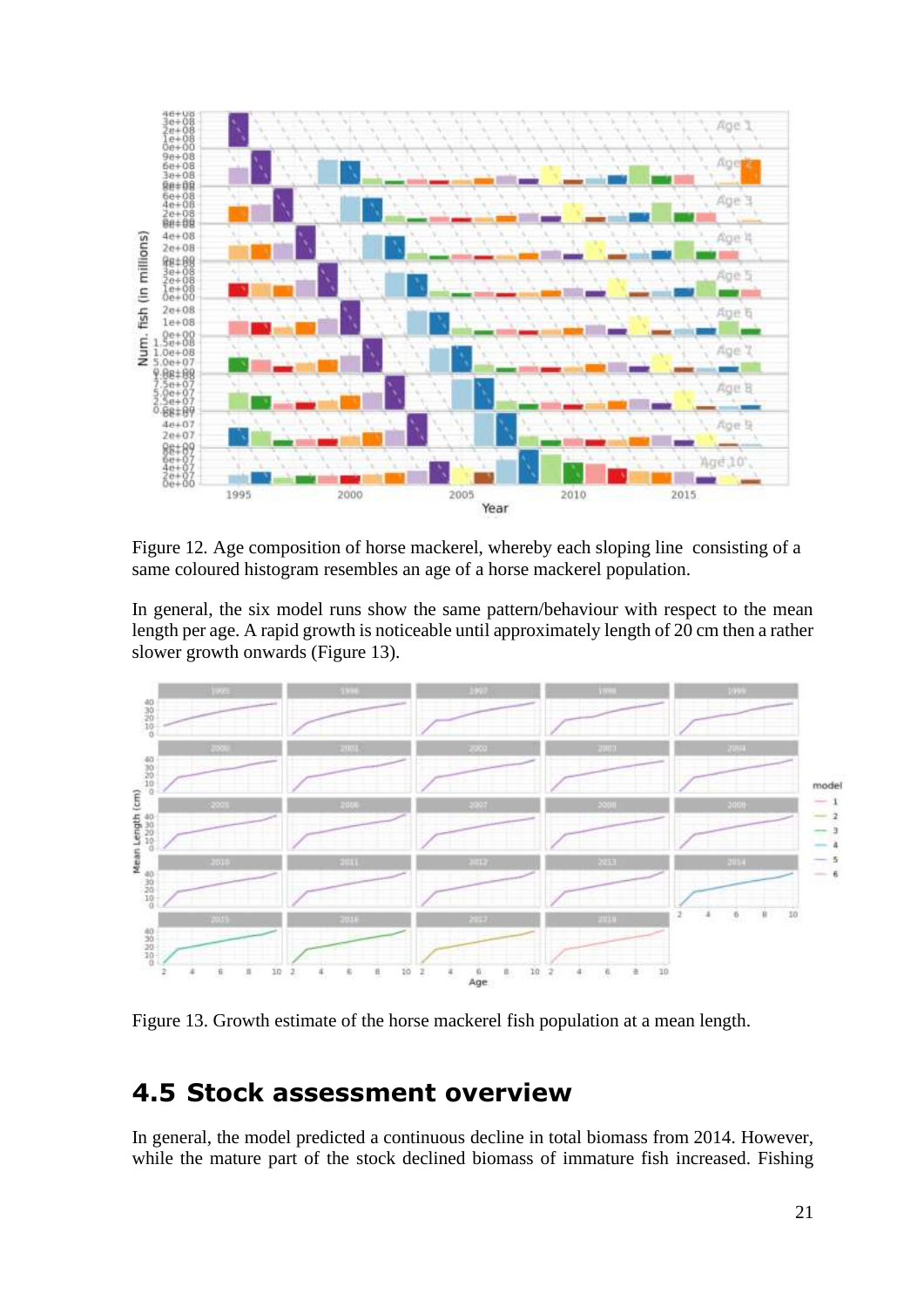mortality has been increasing from 2010 while up until then fishing mortality had been at or below 0.25 with the exception of 1996 (Figure 12). The lowest landing was registered in 2010 below 10 thousand tons. There have been large fluctuations in recruitment, 2015 was one of the years that registered an almost no recruitment, onwards a sharp increase in recruitment, with no two good years in 2017 and 2018 (Figure 14). From the model the fishery appears to mainly target the mature population.



Figure 14. Total biomass estimates (a), fishing mortality (b), landings (c), recruitment (d).

### <span id="page-41-0"></span>**4.6 Retrospective analysis**

Retrospective analysis shows an initial unstable overall level in biomass of mature fish (SSB) from 1995 to 2000, then a downward trend in 2006 to 2012. The last model trial did have a huge margin from the baseline model (Figure 15). Recruitment estimates fluctuate throughout the period of study while F has been steadily increasing since 2004.

The historical assessment estimates present an uneven state in the stock projection, which can explain the uncertainty effect due to lack of age data. A weak correlation of the present stock status estimate that maybe considered to be related to the previous years' assessments.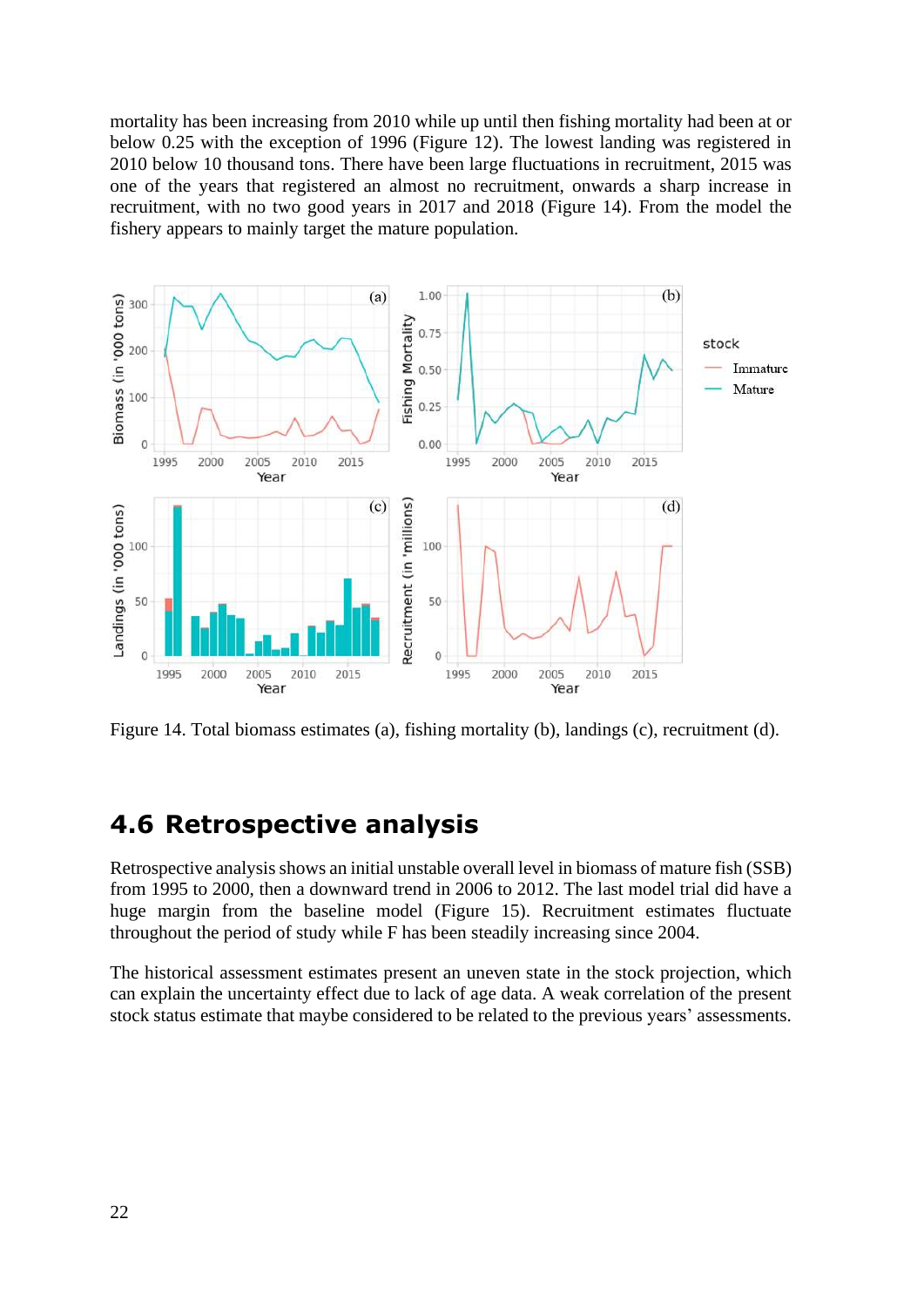

of horse mackerel. The various black lines indicate the retrospective model estimates.

## <span id="page-42-0"></span>**4.7 Biological reference points & projections**

A plot SSB vs recruitment was generated to estimate points that would serve as reference for management (Figure 16).



Figure 16. Spawning stock biomass recruitment relationship for the horse mackerel showing a narrow range in SSB and a relatively stable recruitment. Vertical line denotes de  $B_{\text{lim}}$  and the dashed vertical line denotes the  $B_{\text{pa}}$  point.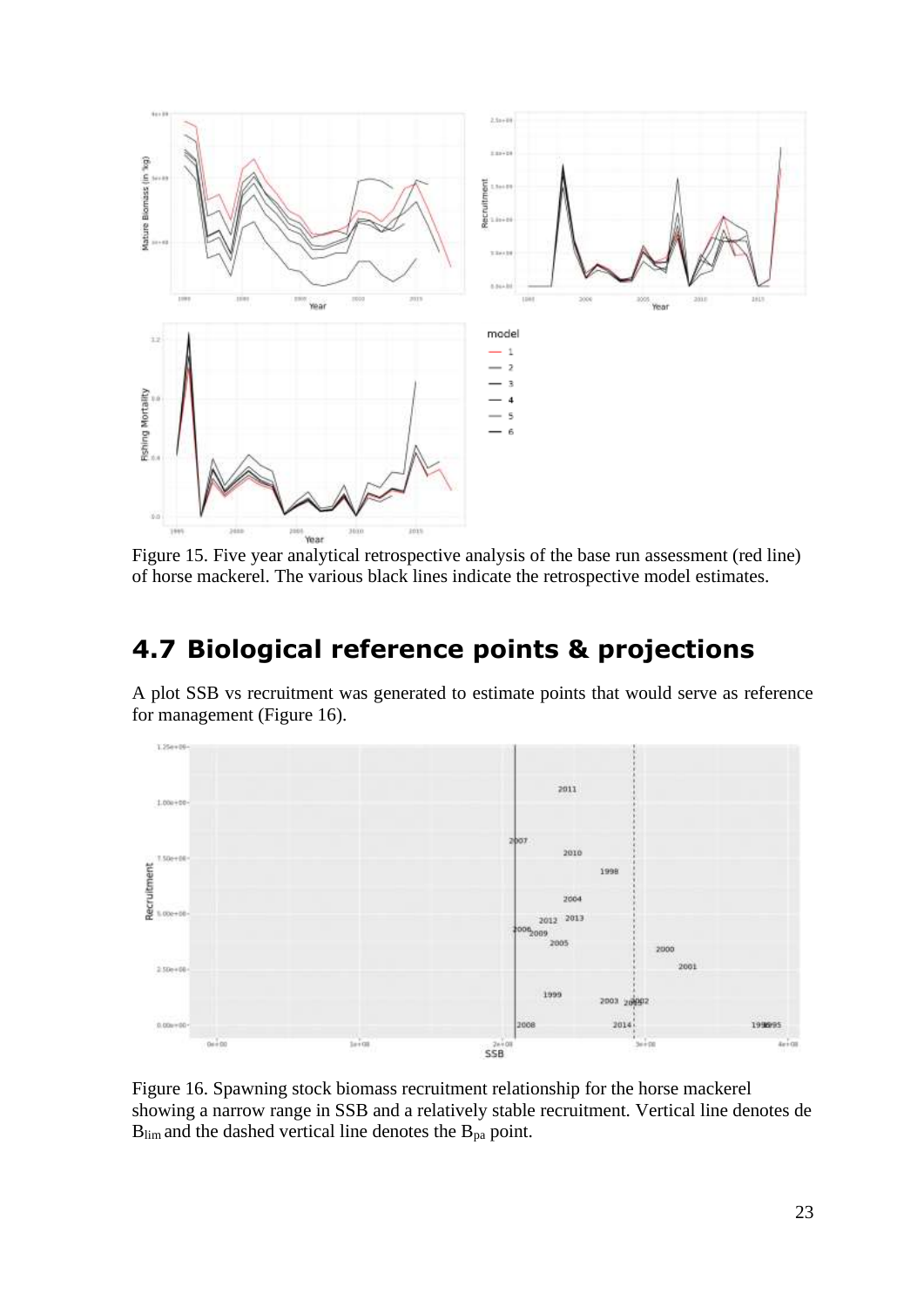For the timeseries recorded horse mackerel has a rather wide dynamic range of SSB and an inverse relationship to recruitment. Thus, following the ICES technical guidelines (ICES, 2017), when SSB – R has an inverse or no relationship there is no way of estimating limit reference points. Therefore, a  $B<sub>loss</sub>$  is used as a value for  $B<sub>pa</sub>$ ,  $F<sub>lim</sub>$  and  $F<sub>pa</sub>$  are calculated with standard factor e <sup>1.645 \*</sup> <sup>σ</sup>. Whereby for  $F_{pa}$  calculations the standard factor carries a minus sign before 1.645.  $\sigma$  is the standard deviation of  $\ln(SSB)$  and  $\ln(F)$  respectively and both carrying an equivalent value of  $\sigma = 0.20$ , which is the default ICES value for assessment error.



Figure 17. Biological reference points for distributional densities for the yield (left) and SSB (right) plots as a function of harvest rate targets which in this case are equivalent to fishing mortality. The black solid curves with yellow shaded area denotes the median and 5 to 95% interquantile ranges, respectively. The red lines indicate  $F_{pa}$  (vertical dashed),  $F_{lim}$  (vertical solid) and  $B_{pa}$  (horizontal dashed),  $B_{lim}$  (horizontal solid). Black dashed vertical lines indicates Fmsy(dashed).

The reference points broadly fall into two categories, those to achieve precautionary approach (pa) goals and those for the maximum sustainable yield goals. Two components biomass (B) and fishing mortality (F) are further described into absolute(limit) and precautionary (pa). Blim refers to the biomass at which if reduced below this level limit the reproductive capacity of the stock will be impaired. When the biomass is low the SSB will consequently also be low, leading to reduced recruitment. When the exploitation rate is at  $F_{\text{lim}}$  (mortality limit), median SSB in projections is lead to equate to  $B_{\text{lim}}$ . There is half a chance that SSB will either be above or below Blim since stock equilibrium for F is reached at median SSB (ICES, 2017).  $B_{pa}$  is the biomass level above which the stock maintains its reproductive capacity despite the uncertainties. There is less than 5% chance that SSB estimates are below  $B_{lim}$  thus, giving a 95% chance of SSB being equal to  $B_{lim}$ . A fishery will be considered as sustainable if the fishing mortality is below  $F_{pa}$  taking into account the uncertainties. This carries its basis from the assumption that an F rate is found to guarantee 5% chance of being above  $F_{\text{lim}}$ . Finally, the  $F_{\text{msg}}$  point is supposed to lead the fishery to maximum sustainable yield in the long run. This is based on two assumptions: 1)  $F = F_{\text{msy}}$ when SSB is greater or equal to MSY B<sub>trigger</sub> and 2)  $F = F_{\text{msy}}$  \*SSB/MSY B<sub>trigger</sub> if SSB is less than MSY  $B_{trigger}$ .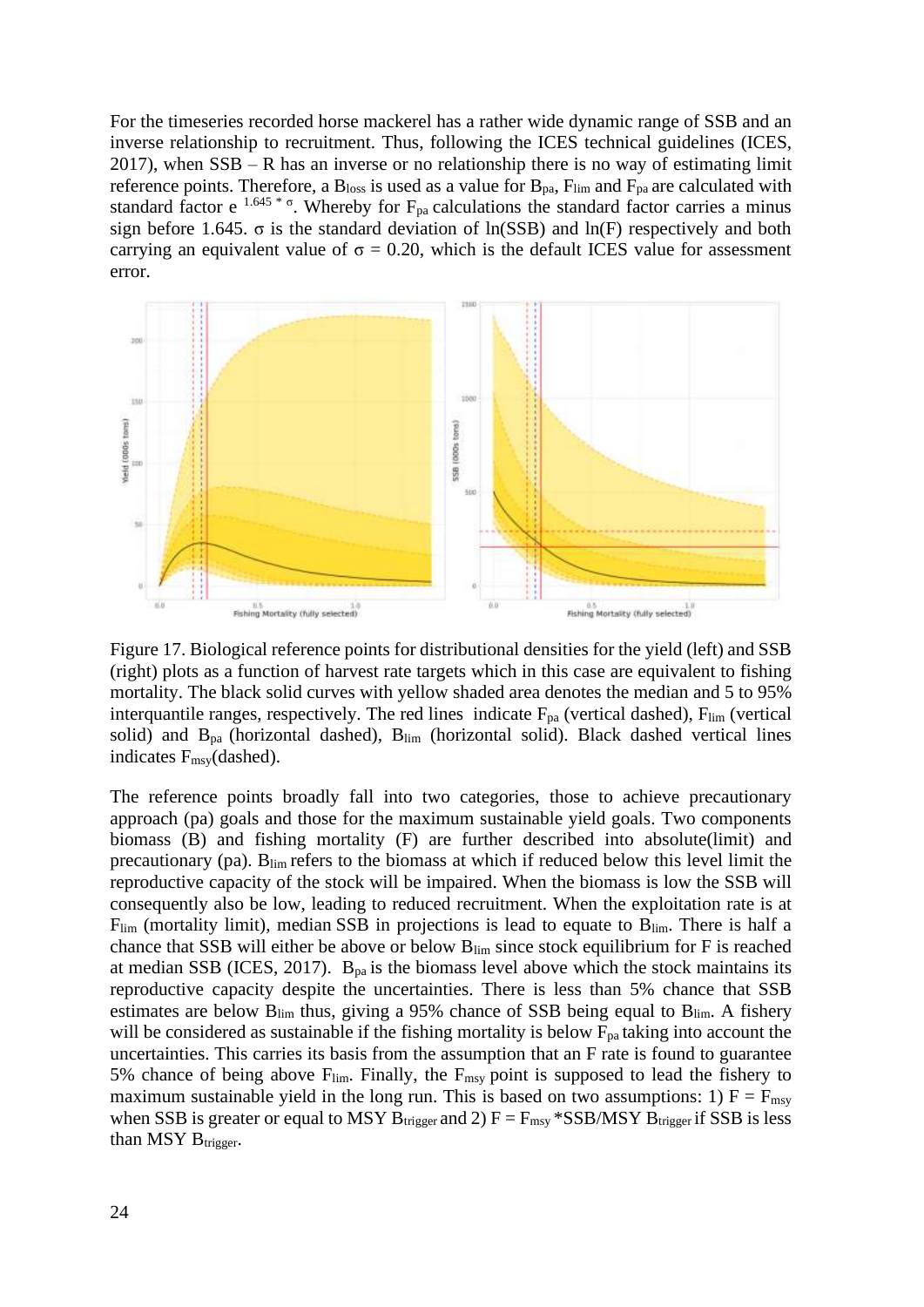| <b>Framework</b> | Reference point            | <b>Value</b>      |
|------------------|----------------------------|-------------------|
| MSY approach     | $MSY B_{trigger}$          | 292 thousand tons |
|                  | $H_{\rm msy}$              | 0.25              |
|                  | $F_{msy}$                  | 0.277             |
| Precautionary    | $B_{\text{lim}}$           | 208 thousand tons |
| approach         | $B_{pa}$                   | 292 thousand tons |
|                  | $F_{lim}$                  | 0.28              |
|                  | $\mathrm{F}_{\mathrm{pa}}$ | 0.21              |

Table 2. Table of the reference points estimated from the horse mackerel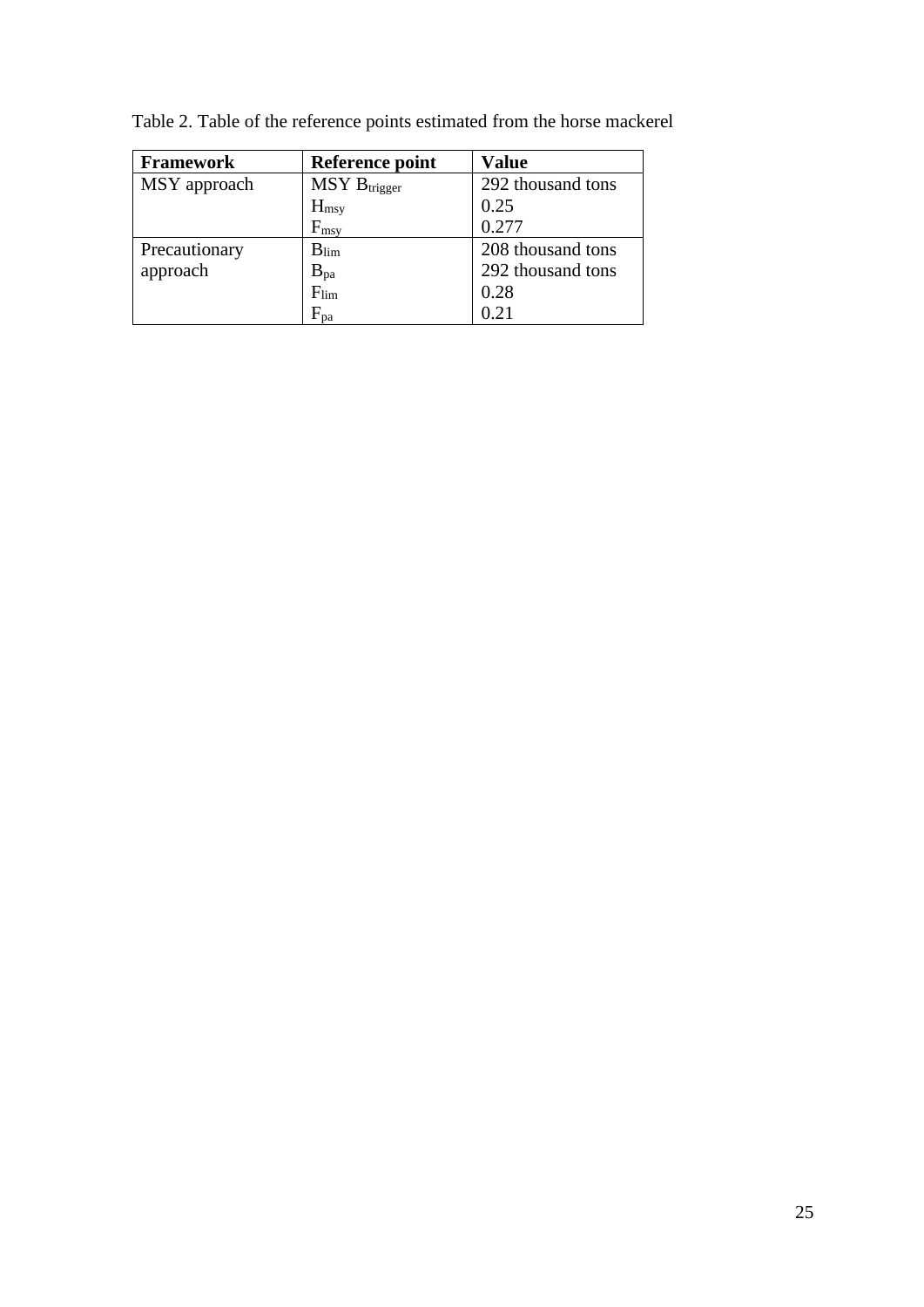# <span id="page-45-0"></span>**5 Discussion**

Overall, the objectives set out for this study were addressed. The stock assessment overview provided a glimpse of how the stock has been behaving given to fishing mortality and the recruitment that is also affected by environmental changes with emphasis to increase in temperature. The biomass estimates proportions showed an increasing trend of immature fish and a decrease in the mature fish, thus, showing that recruitment was successful in the last years of the timeseries. The historical analysis of the data showed that the uncertainty increases as years are removed from the timeseries data. This if looked better shows the quality of data and its consistency that increase the value of uncertainty. Hence, the adoption of the retrospective analyses estimate for management advice would either minimize or increases.

#### **Issues with data**

Although commercial fisheries data was incorporated in the study there is still an enormous concern with uncertainty in just understanding the dynamics of the stock (Maunder & Piner, 2014). Therefore, the need for reliable and relevant data that would improve the assessment of the status of the stock. Sampling strategy on surveys and commercial landings to be able to increase the number of otolith samples per length group that would increase the likelihood of achieving an age key for horse mackerel stock. Improving communication among the players involved in the industry to be able to create awareness about the importance of providing realistic and accurate data to scientists. Another mechanism that would be adopted, is the integration of trained observers on board to facilitate in collecting data that is useful for research or evaluation.

#### **Model estimates**

The model estimates are very uncertain. This is because of inconsistent data mentioned in the previous section. Therefore, to improve the assessment, the data collection needs to be more consistent. In addition, the inclusion of age data could potentially improve the model performance, particularly if sample routinely.

The challenges encountered at obtaining age data is due to difficulties experienced in reading otolith of horse mackerel which are very clear making it hard to read the rings. Although, effort has been put into reading the otoliths, to date, there is still no age key for horse mackerel age data. Therefore, there is still a need to invest more in this field so that future assessments can carry age data and possibly with that minimize the uncertainties in the model estimates.

The present model addressed selectivity, population indices, age proportion based on length data, recruitment, spawning stock biomass, mortality and landings. Looking at these components that the model presented plus the retrospective analysis that sheds light into how the model behaves in absence of certain years data, enables one to have in-depth information about the dynamics of the stock. This model also provided a projection of how the stock and the fishery will behave in the future, presenting as well the reference points that would be useful in formulating advices for management purposes of the horse mackerel fishery. The present management advices are based on outputs of the surplus production model which does not give a more exhaustive analysis of the stock, thus, the Gadget modelling framework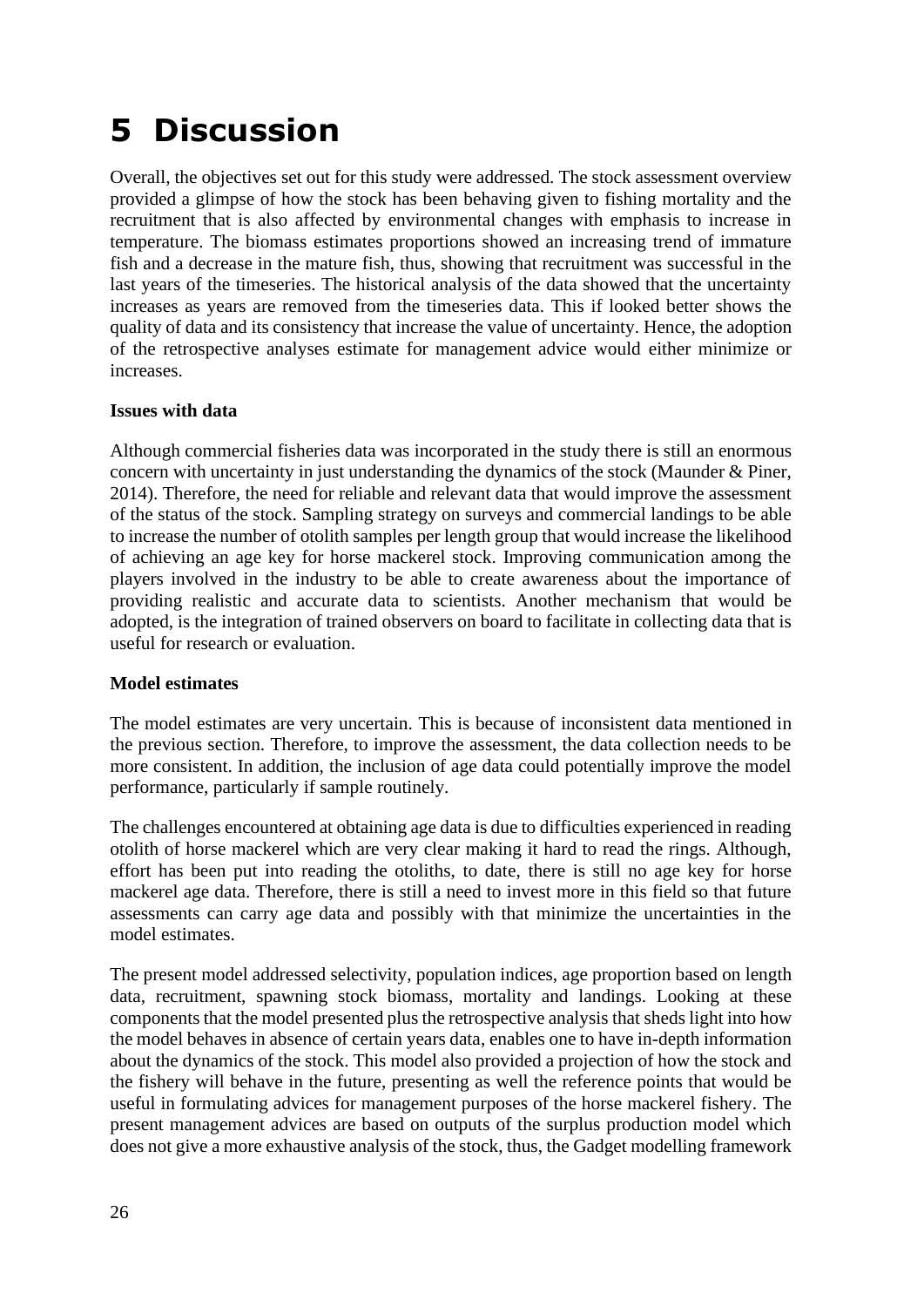proved to be a model that would provide information with property to infer managerial recommendations. Not only does it provide projection of future stock but most importantly it provides precautionary approach reference points that would be very useful to follow for a sustainable or to recuperate the horse mackerel stock.

### <span id="page-46-0"></span>**5.1 Feasibility of Gadget in analysing horse mackerel population dynamics**

To improve the understanding of stock dynamics it is of paramount importance to incorporate age data inclusion in assessment. Not only does the inclusion of age data give a fuller dynamic of the stock but also it minimises uncertainties of the assessment if reliable aging is available (Bonfil, 2012). Therefore, age data is required in order to improve model accuracy of most if not all assessments. However, age data is difficult to obtain for some fish species particularly pelagic species close to the tropics (Pitcher & Hart, 1982; Longhurst, 1987) which is the case for the Angolan horse mackerel.

In the absence of age data, the Gadget framework because of its flexibility in running models for data limited stocks (Elvarsson *et al*, 2018), was adopted to study its feasibility in assessing the Angolan horse mackerel. The model showed overall, general trends of the Angolan horse mackerel data provided. Albeit the less than perfect accuracy of the projections, it is important to note that the model fitted badly to the observed data.

### <span id="page-46-1"></span>**5.2 Population dynamics of the Angolan horse mackerel**

The results proved to be relevant towards the description of the stock in its immature and mature stage proportions in the total biomass, recruitment, fishing mortality and on the total landings. The index plots for the first four length group showed a normal pattern to the overall biomass estimates over the years. However, for lengths beyond 50 cm a distorted pattern was observed, and this can be associated to the small samples size for that represent such length group.

The first and last sections of the length and landing timeseries affected substantially the behaviour of the recruitment. High noise levels experienced at both ends of the model projection is primarily due to the absence of age data as well limited data.

SSB-recruitment plot revealed, no relationship in recruitment. No Blim estimate could be made. Instead, a  $B_{pa}$  is estimated based on historical F levels.

A relationship was observed between landings and fishing mortality. F from 2000 to 2015 landings were below 25,000 tonnes and F levels were below 0.25 while when F levels went above 0.25 in the following years the landings increased. As fishing mortality increased, the biomass reduced from 200,000 tonnes to 100,000 tonnes for the mature part of the population, while the biomass of immature horse mackerel increased from less than 25,000 to slightly above 50,000 tonnes in 2018. A review in the management policy of horse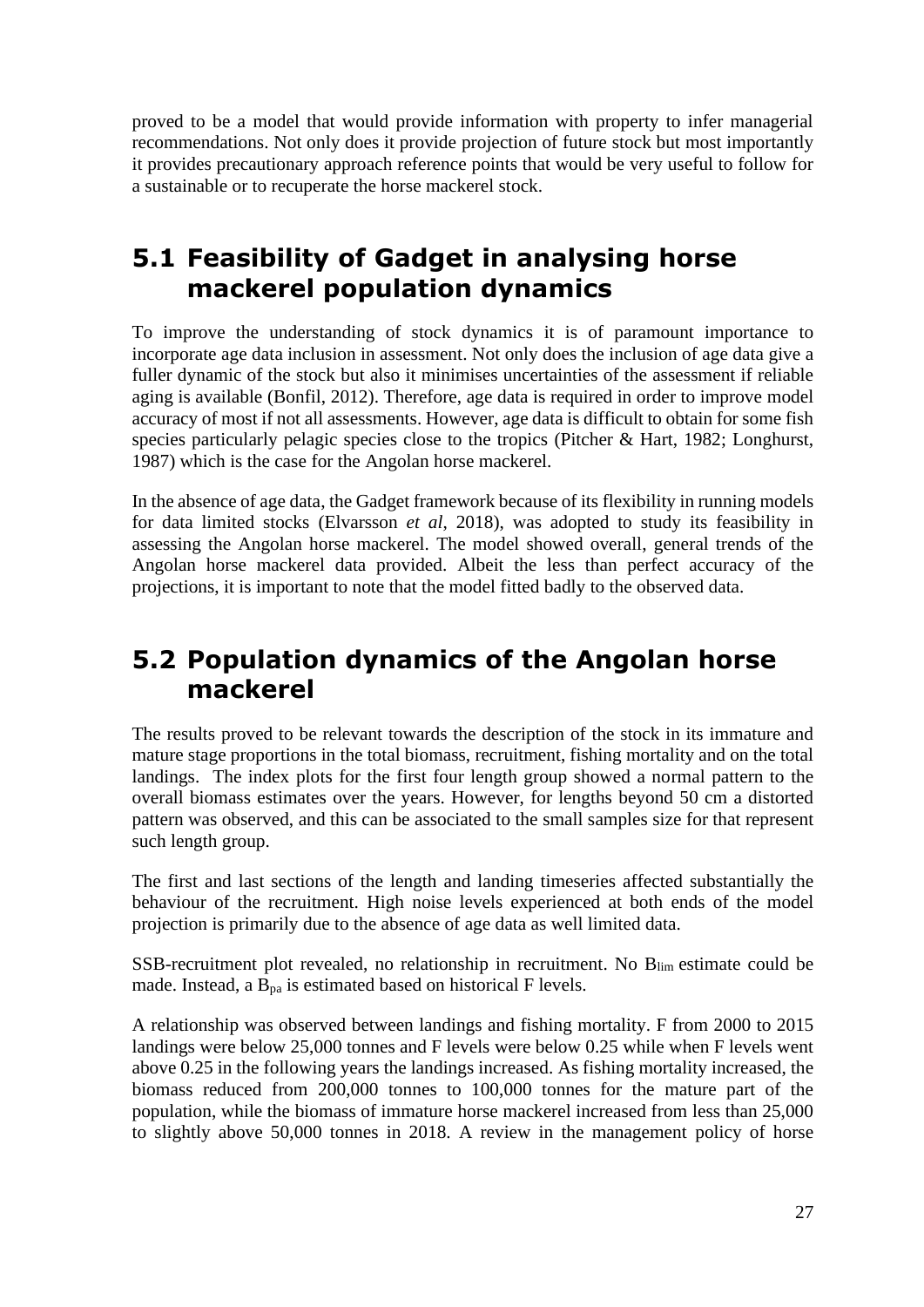mackerel fishery is needed to curb the continuous depletion of the stock and reduce fishing mortality.

The absence of age data and the inconsistent quality of data over the 10 years of assessment has a large impact on the biomass estimates consequently the recruitment estimates.

Pelagic species are sensitive to environmental changes which manifests itself in changes in population parameters of horse mackerel. Thus, the inclusion of environmental parameters in the Gadget modelling framework would improve the assessment of the horse mackerel species in the Angolan waters, in particular when it comes to recruitment and natural mortality.

## <span id="page-47-0"></span>**5.3 Applicability to developing fisheries research in Angola**

The Gadget model provides an alternative way to assess the stock which could provide improved management recommendation based on reference points and a precautionary approach. In the absence of age data, an integrated size-structured model was the best alternative to other age-based methods that would have required age data from survey and the two commercial fleets. In other words, the simplicity and flexibility of Gadget model in assessing limited data stocks, can be useful in filling the gaps of stock assessment work in Angola.

Although the Gadget modelling framework showed to be feasible to assess horse mackerel stock, the model estimates do not present level of confidence yet to be used for management purposes. Therefore, at present if this assessment model would be adopted with emphasis on the retrospective pattern, it would provide misleading recommendations on the state of the stock. This is a result of the high uncertainty and inconsistency experienced in the retrospective analysis of the present model.

Reproducibility of this assessment would be practical in future studies or stock assessment. Because of the software used and the codes generated that would be applied and this would be of great contribution in research and assessment not only for horse mackerel but even for other species in Angola. This work therefore, serves as a basis for further research that would culminate in improving the assessment and consequently management advices.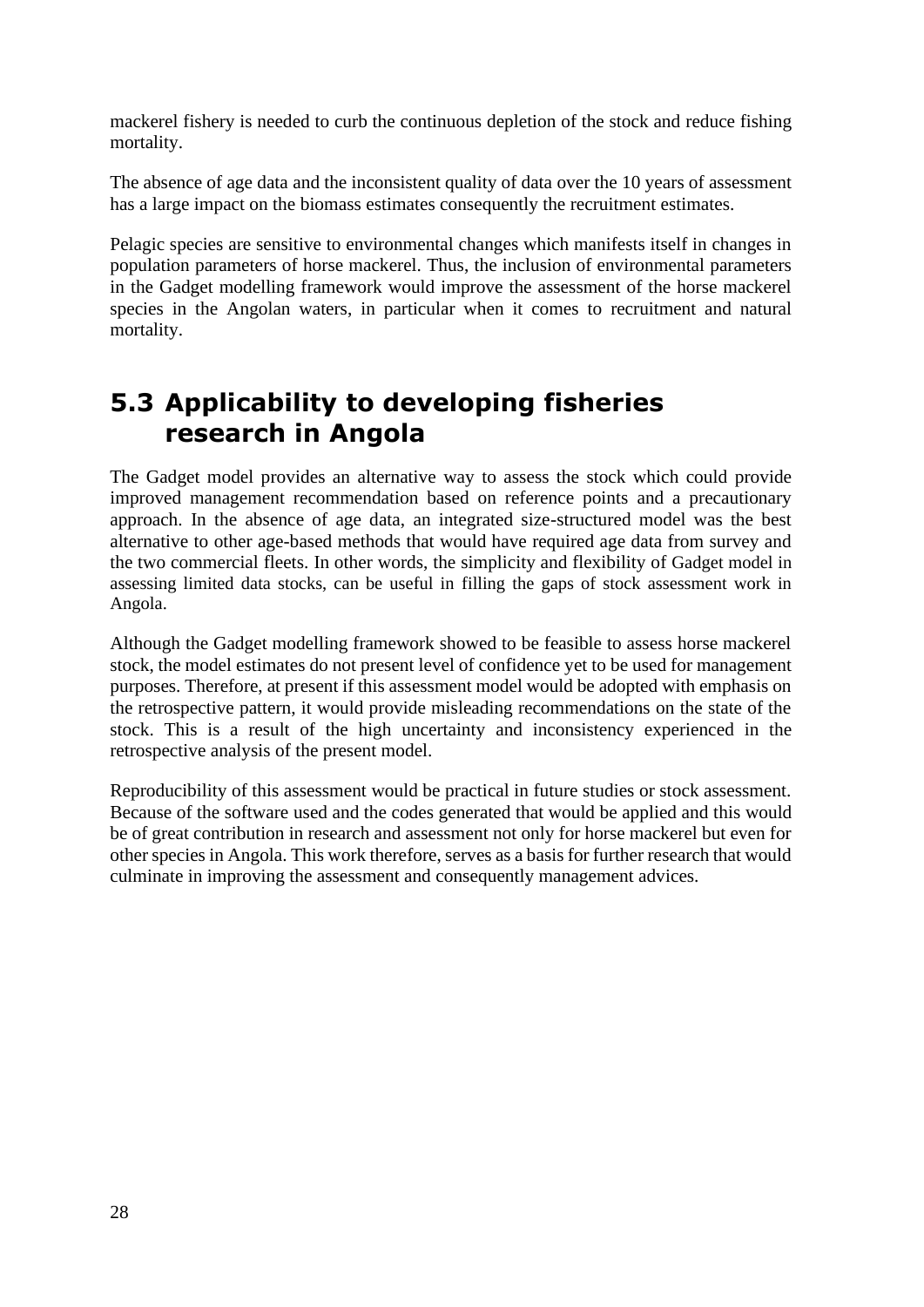# <span id="page-48-0"></span>**6 Conclusions**

The Gadget model framework serves well to assess horse mackerel, a data limited stock. Further studies are recommended prior using the reference points for management purposes.

Although there is high uncertainty in the modelling, the fishing mortality is high and this shows the need to reduce the fishing pressure to below the  $F_{\text{msy}}$  in order to increase the reproductive capacity of the stock and make the fisheries sustainable. The evaluation was based on the best scientific information and knowledge available at the time. Therefore, associated uncertainties in the simulation of the reference points are bound to be evident, hence the need of a continuous timely review of the management performance rules.

Age data is of paramount importance to improving the model thus providing a better assessment. Environmental data can improve the recruitment and projection models. Thus, the importance of including environmental data in future studies.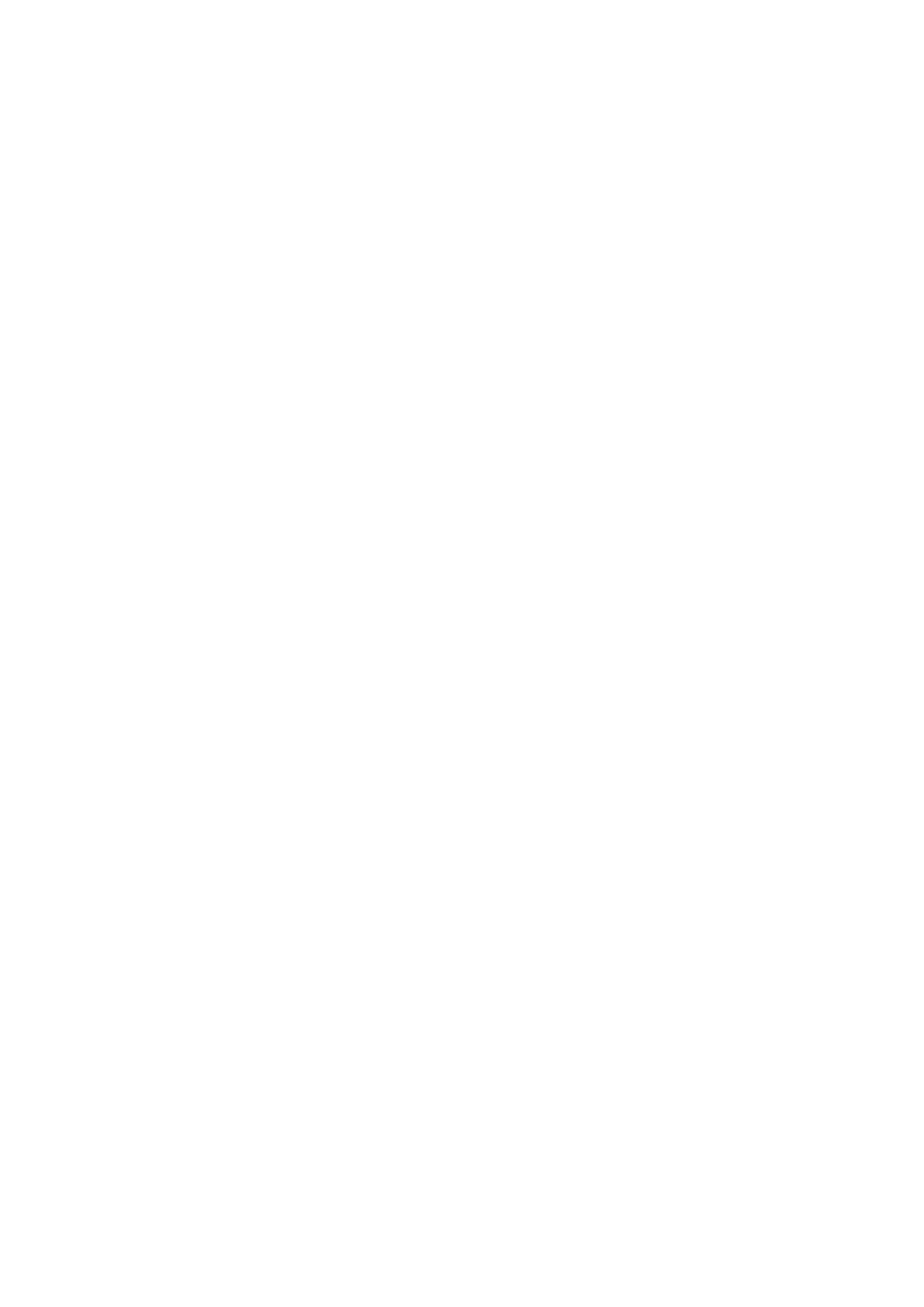## <span id="page-50-0"></span>**Refe rences**

- Agostinho, V. W., & Ólafsdóttir, A. H. (2018). *Re-Analysis of Horse Mackerel (Trachurus Spp) Abundance and Geographical Distribution in Relation to Environmental Effects, Using Acoustic Data from A Scientific Survey Conducted by Rv Dr. Fridtjof Nansen in 2014.* Reykjavik: UNU-FTP.
- Axelson, B. E., Vaz-Velho, F., Ndjaula, H., & Mundjulu, I. E. (2010). *A Transboundary study of the Pelagic fish stocks of Southern Angola and Northern Namibia.* Bergen.
- Bartolinoa, V., Colloca, F., Taylor, L., & Stefánsson, G. (2011). First implementation of a Gadget model for the analysis of hake in the Mediterranean. *Fisheries Research, 107*   $, 75 - 83.$
- Begley, J. (2017). *Gadget Userguide.* Reykjavík: Marine and Freshwater Research Institute.
- Begley, J., & Howell, D. (2004). *An overview of Gadget, the Globally applicable Area-Disaggregated General Ecosystem Toolbox.* ICES. Obtido de http://www.hafro.is/gadget/
- Bonfil, R. (2012). *Fishery stock assessment models and their application to sharks.* Rome: FAO. Obtido de http://www.fao.org/3/A0212E14.htm
- Carruthers, T. R., Punt , A. E., Walters , C. J., MacCall, A., McAllister, M. K., Dick, E. J., & Cope, J. (May de 2014). Evaluating methods for setting catch limits in data-limited fisheries. *Fisheries Research, 153*, 48 - 68.
- Chilamba, V. C. (2016). *Economic performance and productivity of the small pelagic - A comparative study between the fleets in Benguela and Namibe fishing.* Tromso: The Arctic University of Norway.
- Chong, L., Mildenberger, T. K., Rudd, M. B., Taylor, M. H., Cope, J. M., Branch, T. A., . . . Stabler, M. (2020). Performance evaluation of data-limited, length-based stock assessment methods. *ICES Journal of Marine Science, 77*(1), 97 – 108. doi:10.1093/icesjms/fsz212
- Cochrane, K. L. (2002). Fisheries Management. Em FAO, & K. L. Cochrane (Ed.), *A Fishery manager's guidebook. Management measures and their application* (p. 231). ROme: FAO. Obtido em 30 de 09 de 2020, de http://www.fao.org/3/y3427e/y3427e03.htm#TopOfPage
- Códia, V. F. (2018). *The Governance of the Angolan Industrial and Semi-industrial Fisheries - A Governability Assessment of the Commercial Fishery.* Tromso: The Arctic University of Norway.
- de Beer, C. L. (2014). *Genetic and morphometric variation of Octopus vulgaris in the Benguela Current Region.* Port Elizabeth: Rhodes University.
- Elvarsson, B. Þ., Woods, P. J., Björnsson, H., Lentin, J., & Thordarson, G. (2018). Pushing the limits of a data challenged stock: A size- and age-structured assessment of ling (Molva molva) in Icelandic waters using Gadget. *Fisheries Research*, 95–109.
- Elvarsson, T. B., & Lentin, J. (2020). *Rgadget*, R package version 0.5. Obtido de Rgadget: Tools to Create and Maintain Gadget Models.
- FAO. ( de 10 de 2017). *Trachurus trecae Cadent, 1950 Cunene horse mackerel*. (N. Bailly, Editor) Obtido em 12 de 11 de 2017, de FAO FishBase: http://www.fishbase.se/summary/Trachurus-trecae.html
- Github. (20 de November de 2020). *fishvice/gadget-models*. Obtido de Github: https://github.com/fishvice/gadget-models/tree/master/06-ling
- Green, B. S., Mapstone, B. D., Carlos, G., & Begg, G. A. (2009). *Tropical Fish Otoliths: Information for Assessment, Management and Ecology.* London New York: Springer.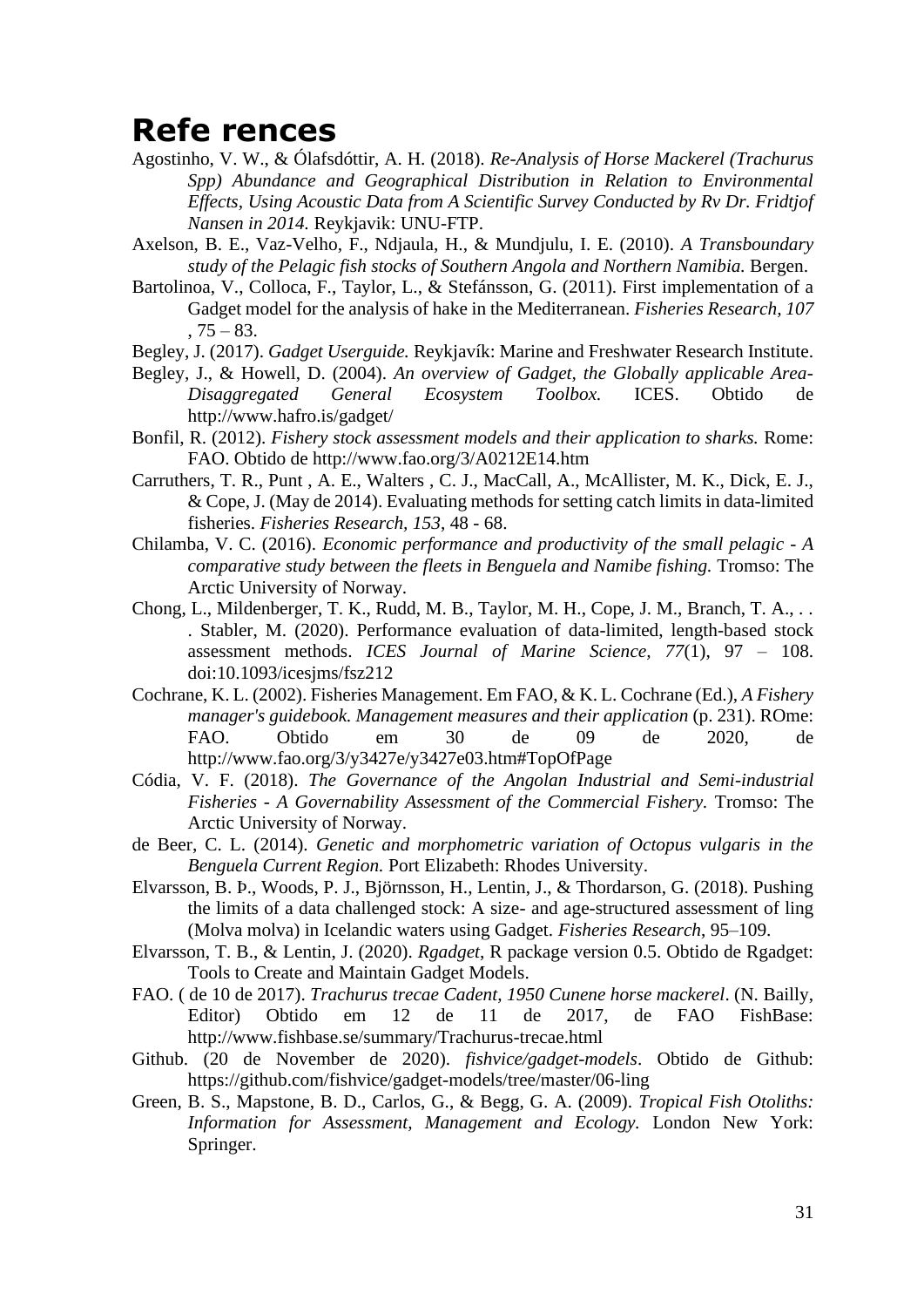- Haddon, M. (2011). *Modelling and Quantitative Methods in Fisheries* (Second Edition ed.). New York: CRC Press.
- Hilborn, R., & Peterman, R. M. (1995). The Development of Scientific Information in the Context of the Precautionary Approach. Em FAO, *Precautionary approach to fisheries.* Lysekil, Sweden: FAO.
- Hilborn, R., Amoroso, R. O., Anderson, C. M., Baum, J. K., Branch, T. A., Costello, C., . . . Ye, Y. (28 de 01 de 2020). Effective fisheries management instrumental in improving fish stock status. (N. C. Stenseth, Ed.) *PNAS, 4*(117), 2218 - 2224. doi:10.1073/pnas.1909726116
- ICES. (2012). *Report of the Workshop on the Development of Assessments Based on life History Traits and Exploitation Characteristics (WKLIFE), 13 - 17 February 2012, Lisbon, Portugal.* Kopehagen : ICES.
- ICES. (2017). *12.4.3.1 ICES fisheries management reference points for category 1 and 2 stocks.* Copehagen: ICES. doi:10.17895/ices.pub.3036
- INIPM. (2016). *Avaliação anual dos recursos biológicos ao longo da coasta Angolana.* Luanda: MinPescas.
- INIPM. (2017). *Avalicao anual dos Recursos Biologicos ao Longo das Costa Angolana.* Instituto Nacional de Investigacao Pesqueira, Departamento dos Recursos Biologicos e Conservacao Marinha. Luanda: MinPescas.
- INIPM. (2018). *Avaliação anual dos recursos biológicos ao longo da coasta Angolana.* Luanda: MinPescas.
- ITC Executive Forum. (2003). *Business for Development: Implications for Export Strategy-Makers.* Cancun: ITC.
- Jentoft, S., & Chuenpagdee, R. (2009). Fisheries and coastal governance as a wicked problem. *Marine Police*, 553-560.
- Lentin, J., & Elvarsson, B. T. (2020). *MareFrame DB Querying Library*, R package version 6.2-99. Obtido de mfdb.
- Longhurst, A., & Pauly, D. (1987). *Ecology of Tropical Oceans.* San Diego: Academic Press.
- Lorenzen, K., Cowx, I., & Entsua-Mensah, R. (2016). Stock assessment in inland fisheries: a foundation for sustainable use and conservation. *Reviews in Fish Biology and Fisheries*, 405 - 440.
- Maunder, M. N., & Piner, K. R. (2014). Contemporary fisheries stock assessment: many issues still remain. *ICES Journal of Marine Science, 72*, 7 – 18.
- Melnychuk, M. C., Peterson, E., Elliot, M., & Hilborn, R. (3 de January de 2017). Fisheries management impacts on target species status. (J. C. Castilla, Ed.) *PNAS, 114*(1), 178 - 183. Obtido de https://doi.org/10.1073/pnas.1609915114
- MFRI. (2017). *Gadget User Guide.* Reykjavik: MFRI.
- Michelson, K., Alvheim, O., Zaera-Pérez, D., Amaro, A., & Macueria, M. (2015). *Surveys of the Fish Resources of Angola.* Bergen: FAO.
- MinPescas. (2014). *Grau de Cumprimento das Medidas de Gestão das Pescarias Marinhas, da Pesca Continental e da Quicultura do ano 2014.* Ministerio das Pescas, Direccão Nacional de Pescas e Proteccão de Recursos Pesqueiros. Luanda: MinPescas.
- MinPescas. (2019). *Medidas de Gestão de Pescas 2019.* Luanda: MinPescas.
- Ndjaula, H., Krakstad, J.-O., & Kjesbu, O. (2013). Reproductive biology of horse mackerel Trachurus capensis and Trachurus trecae in Namibia and Angola. *African Journal of Marine Science, 35*(2), 141 - 150. doi:10.2989/1814232X.2013.805595
- NOAA FISHERIES. (10 de 10 de 2012). *Fish Stock Assessment 101: Part 2 - A Closer Look at Stock Assessment Models*. Obtido em 30 de 09 de 2020, de NOAA FISHERIES: https://www.fisheries.noaa.gov/feature-story/fish-stock-assessment-101-part-2-